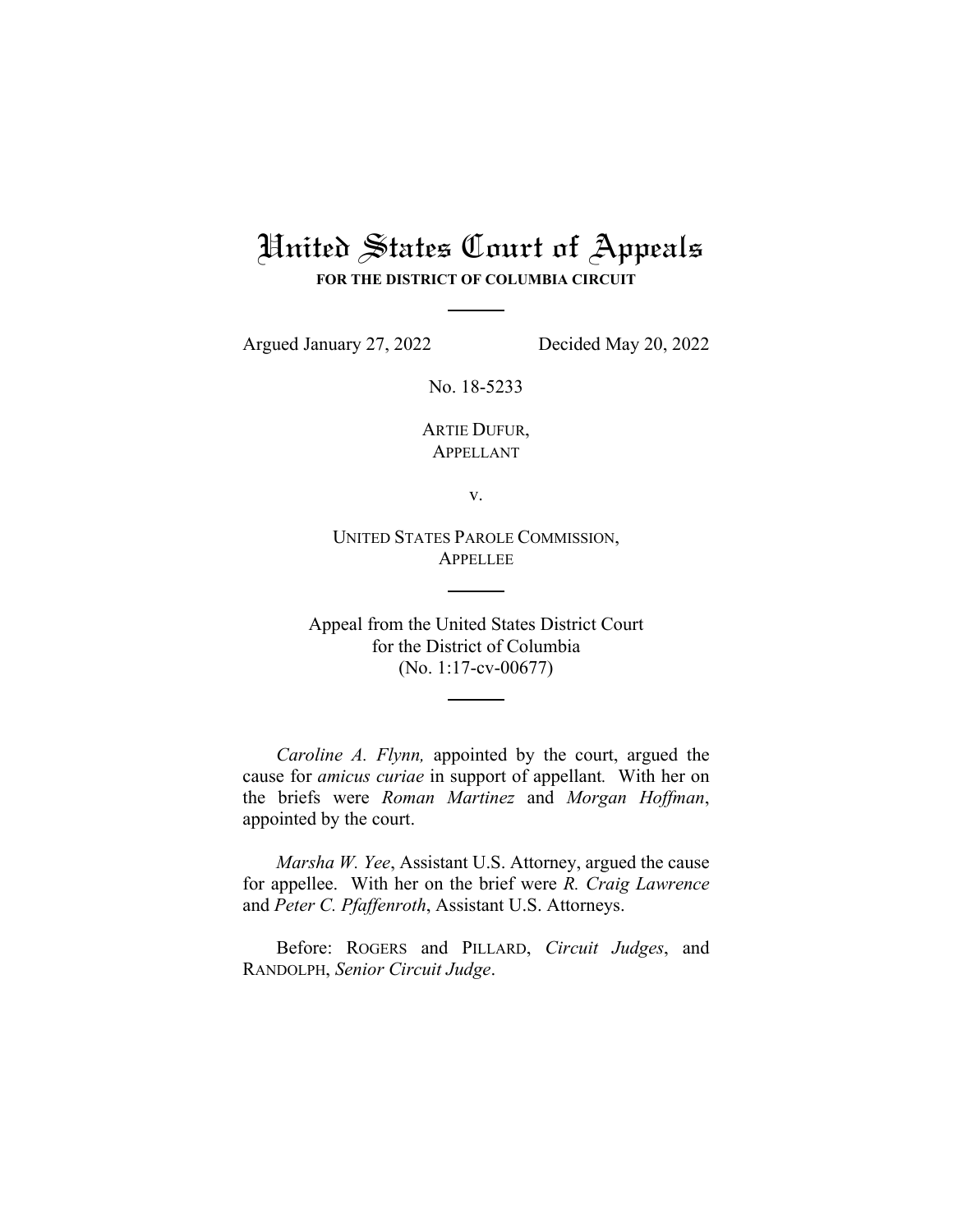# Opinion for the Court by *Circuit Judge* ROGERS.

# Dissenting opinion by *Senior Circuit Judge* RANDOLPH.

ROGERS, *Circuit Judge*: Upon escaping from a California state prison where he was serving a life sentence for two murders, Artie Dufur killed a federal law enforcement officer. After his conviction for that murder, he led several other inmates in another attempted escape. A federal district judge sentenced Dufur to life in prison in 1979, and he has now served more than forty years of that sentence. Dufur sued the United States Parole Commission, alleging that the Commission violated his due process rights and exceeded its statutory discretion when it denied him parole in 2016. This court concludes that although the district court had subject matter jurisdiction to consider the merits of Dufur's claims, Dufur has not plausibly alleged that the Commission exceeded its statutory discretion or violated his constitutional right to due process. Accordingly, the district court's dismissal of his complaint is affirmed.

**I.**

In 1976, Congress enacted the Parole Commission and Reorganization Act, Pub. L. No. 94-233, 90 Stat. 219 (1976), citing "almost universal dissatisfaction with the parole process at the beginning of [the 1970s]," H.R. REP. NO. 94-838, at 20 (1976) (hereinafter, "Conf. Rep."). The Act codified revisions to the federal parole process that had met with success when implemented administratively, including, "most importantly, the promulgation of guidelines to make parole less disparate and more understandable." *Id.* It created the United States Parole Commission "as an independent agency in the Department of Justice," 18 U.S.C. § 4202, to "promulgate rules and regulations establishing guidelines for" parole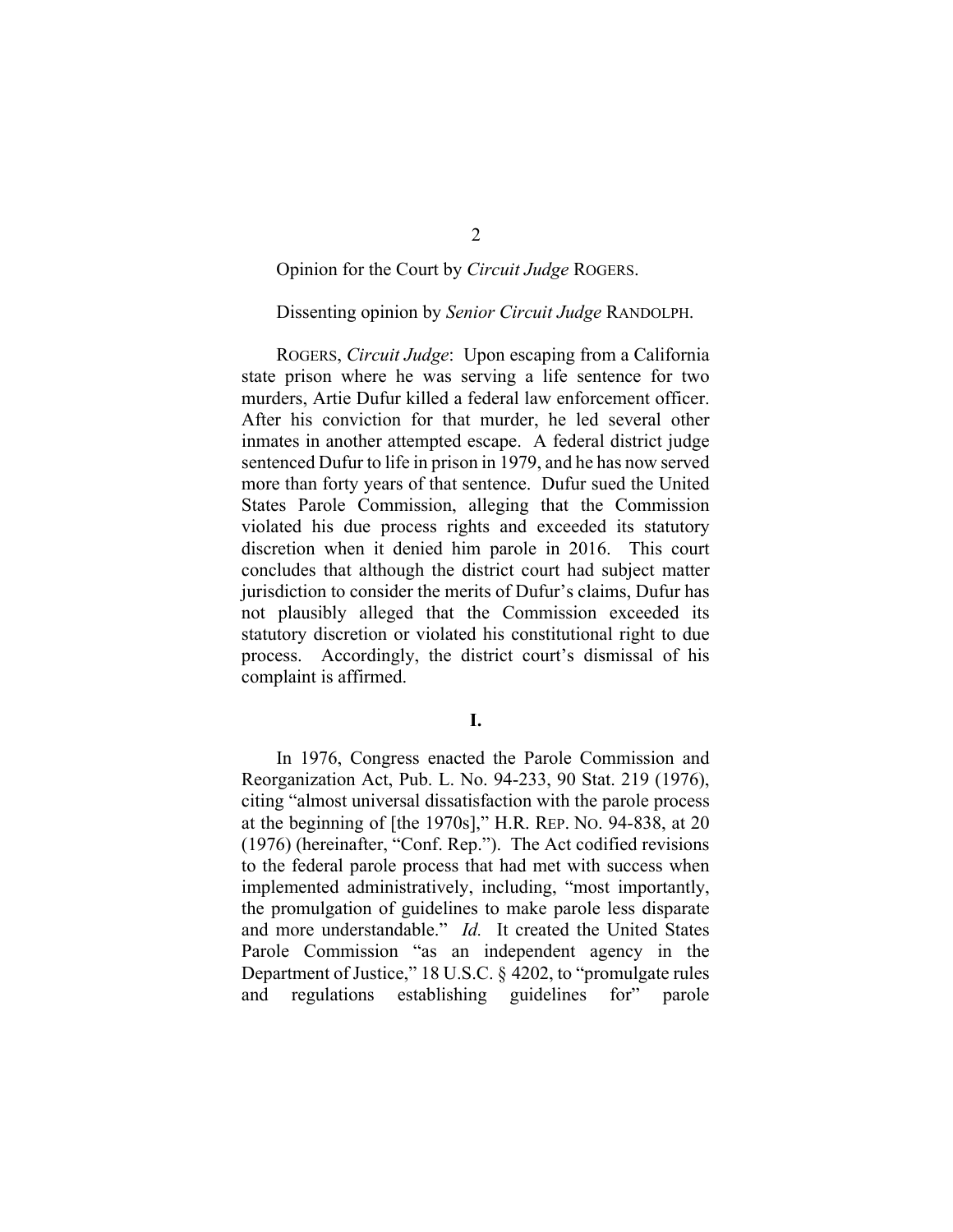determinations, *id.* § 4203(a)(1), and to "grant or deny an application or recommendation to parole any eligible prisoner," *id.* § 4203(b)(1).

Under the amended parole regime, federal prisoners became eligible for parole at the Commission's discretion once they had served certain minimum portions of their sentence, *id.* § 4205, based on the Commission's evaluation of their behavior record while incarcerated, their offense conduct and criminal record, and whether release would "promote disrespect for the law" or "jeopardize the public welfare," *id.* § 4206(a). Upon serving a significant portion of a longer sentence, the statute provided that a prisoner "shall be released on parole" unless the Commission finds that the prisoner "has seriously or frequently violated institution rules and regulations or that there is a reasonable probability that he will commit any Federal, State, or local crime." *Id.* § 4206(d). By contrast with discretionary parole, this provision was intended to provide "more liberal criteria for release on parole." Conf. Rep., at 27.

Congress overhauled the parole system again in 1984, amid continuing concerns about the federal parole regime. It replaced parole with supervised release and directed the creation of federal sentencing guidelines to make the time actually served by federal prisoners more standardized and predictable. Sentencing Reform Act of 1984, Pub. L. No. 98- 473, 98 Stat. 1987; *see Tapia v. United States*, 564 U.S. 319, 323–25 (2011). The provisions of the 1976 Parole Act, however, remained in effect for federal prisoners sentenced under that regime. *See Howard v. Caufield*, 765 F.3d 1, 2 n.1 (D.C. Cir. 2014); Pub. L. No. 116-159, § 4202, 134 Stat. 709, 741 (2020).

Artie Dufur's criminal record culminated in a federal sentence that remains parole eligible. In the early 1970s, Dufur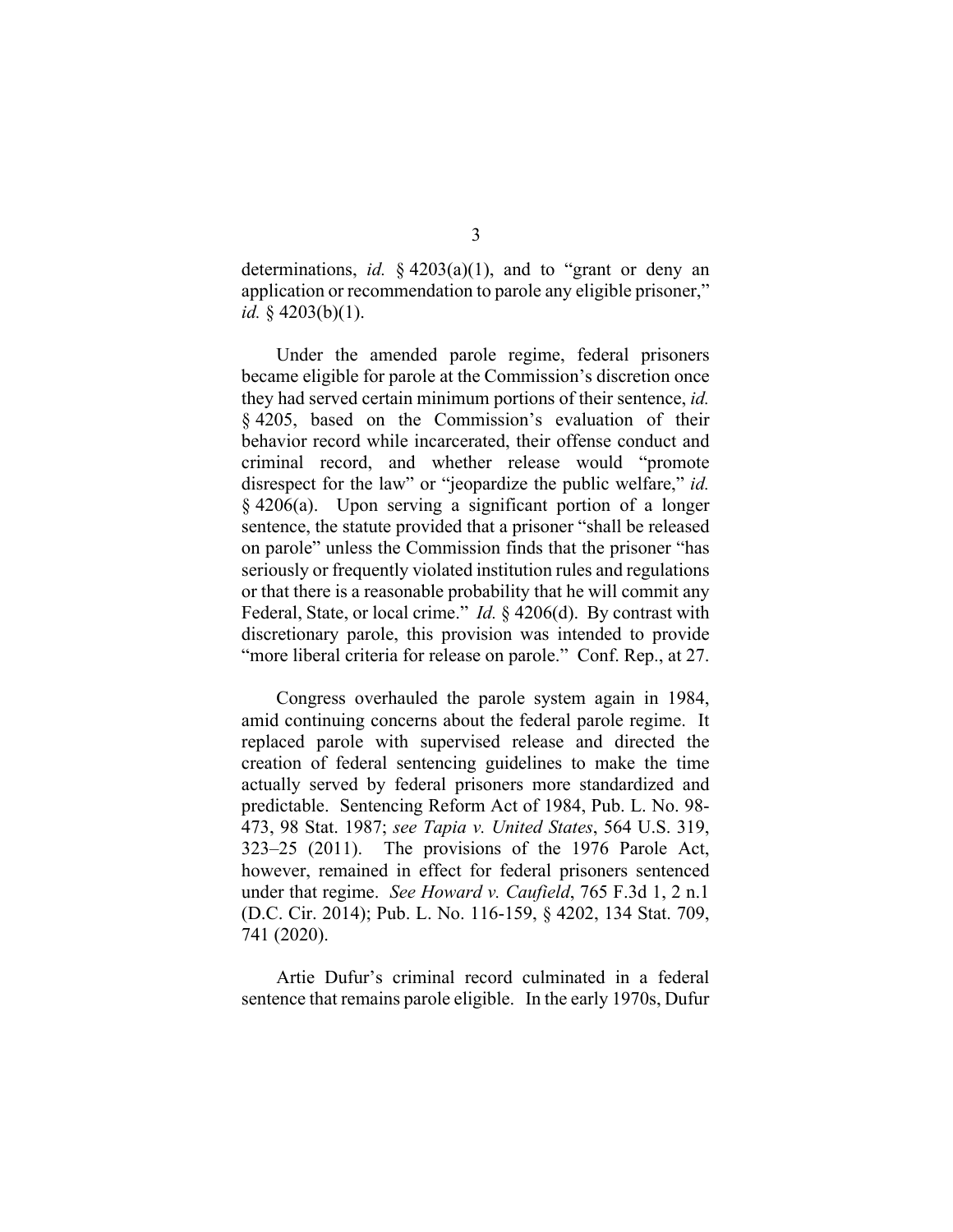was convicted in state court of two murders and received a life sentence. Dufur served about five years of that life sentence and then escaped. Still at large two years later, Dufur was pulled aside for an inspection at a Canadian border checkpoint. There he shot and killed the federal customs inspector. After being convicted of the murder and of assaulting a federal officer, but before sentencing on those charges, Dufur unsuccessfully attempted another escape. During this escape attempt, an officer was injured and a fellow inmate killed. Dufur pled guilty to an additional federal charge based on his escape attempt and was sentenced to ten years to life for the murder of the customs inspector, ten years for the assault of the customs inspector, and one year for the escape attempt, all with the possibility of parole. California has issued a detainer for the remainder of Dufur's initial life sentences on his first two murder convictions.

Dufur became eligible for release on parole pursuant to 18 U.S.C. § 4206(d) on September 24, 2016. Prior to that date, the Commission held a parole hearing to determine whether either of the two  $\S$  4206(d) exceptions — frequent or serious violations of institution rules or a reasonable probability of recidivism — applied to Dufur. At the hearing, Dufur testified that he had accepted responsibility for the death of the officer and the escape attempt and that he reflects daily about the impact of his actions and feels sorrow and shame.

The Commission denied release. It found that "there is a reasonable probability that [Dufur] will commit any Federal, State or local crime," because Dufur's history of escapes and of committing violence to evade authorities made him "still . . . a high risk for violent crime." Notice of Action (July 25, 2016) (hereinafter, "Initial Decision"). The Commission "acknowledge[d]" that Dufur had "completed substantial program[m]ing including the Challenge Program in September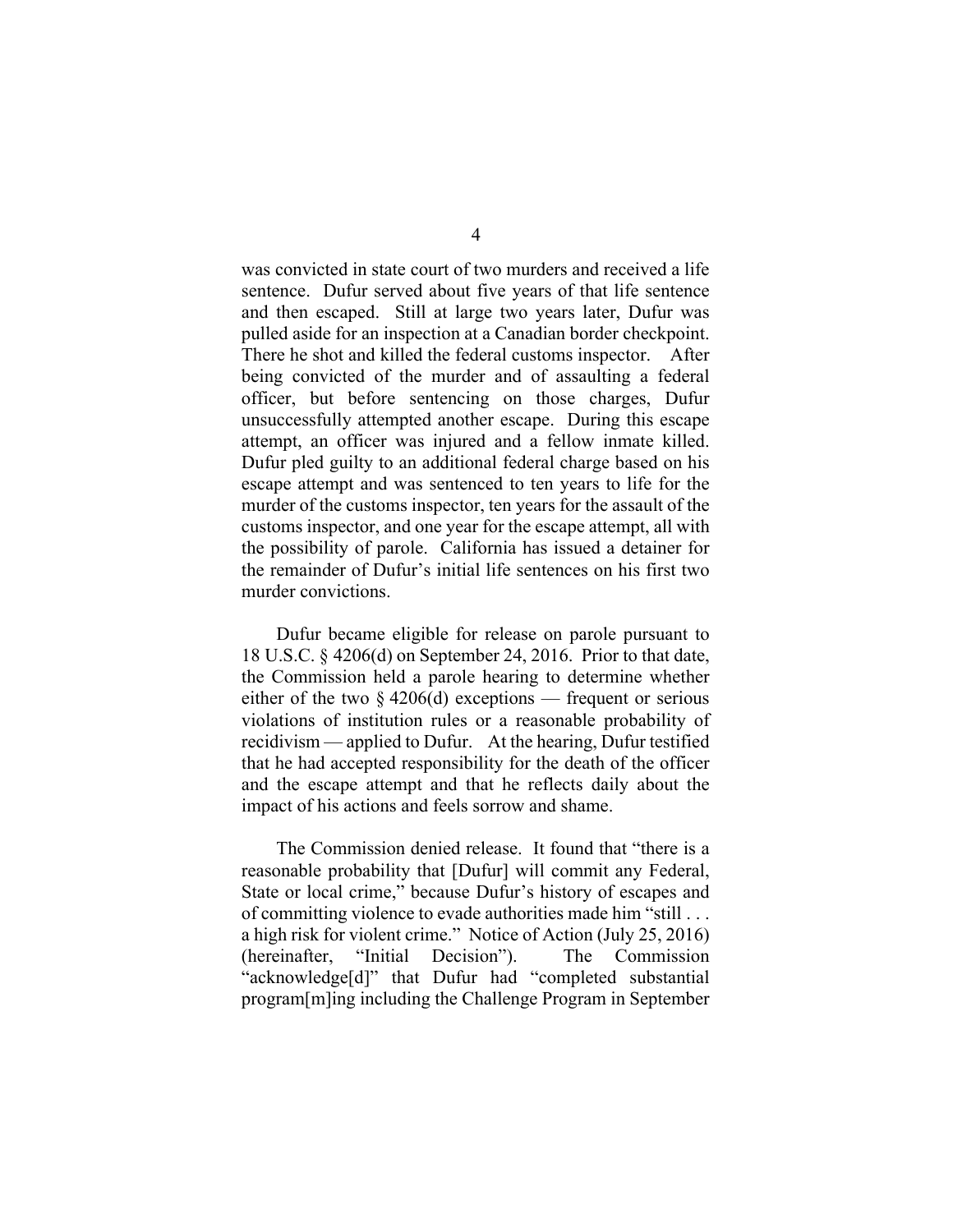2009 and the Code Program," but concluded that in light of "the nature and seriousness of [Dufur's] repetitive violent criminal behavior  $\ldots$  [he] remain[s] a threat to the community" if released. *Id.* The Commission stated that it would review Dufur's case again, pursuant to  $\S$  4206(d), in about two years' time.

Dufur filed an administrative appeal arguing, among other things, that the Commission had violated  $\S$  4206(d) in denying him parole since he had served enough time to qualify for release and had a clean disciplinary record dating as far back as 2001. He also argued that the Commission was not permitted to deny a § 4206(d) release based on the nature of the original offense and should not have considered the postconviction escape attempt because he had been separately convicted and sentenced for that offense.

Upon review, the Initial Decision was affirmed. Reiterating that the escape attempt could properly be considered because Dufur was "in custody in connection with [his] federal offense" at the time, Notice of Action on Appeal (Nov. 25, 2016) (hereinafter, "Appeal Decision"), the Appeal Decision also clarified that although  $\S$  4206(d) is commonly referred to as providing for "mandatory parole," it in fact offers only "a presumption of mandatory parole release," provided the Commission finds that neither of the two statutory exceptions applies. *Id.* In Dufur's case, the Commission had "found there was a reasonable probability that [Dufur] would commit a Federal, State, or local crime if released." *Id.* "In addition," the Appeal Decision stated, "the Commission could have found that [Dufur] seriously violated institution rules, by escaping on October 14, 1979." *Id.*

Dufur filed a civil action seeking judicial review of the denial of parole in the U.S. District Court for the District of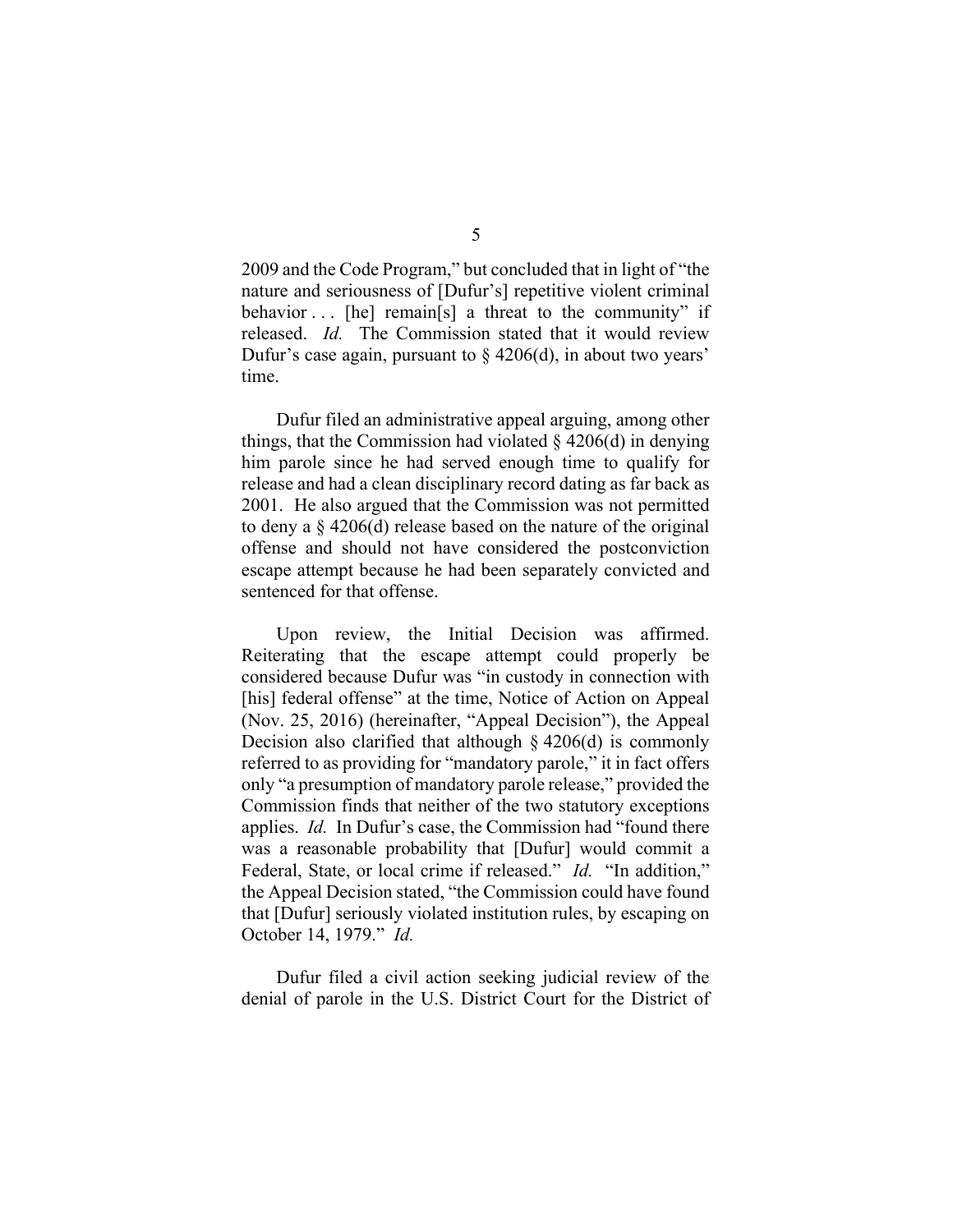Columbia. The Commission moved to dismiss the complaint, pursuant to Federal Rule of Civil Procedure 12(b)(6), on the ground that Dufur had not plausibly alleged a due process violation, "because the denial of parole does not implicate any protected liberty interest," and that he had not plausibly alleged a violation of § 4206(d), "because 'mandatory' parole is not really mandatory." *Dufur v. U.S. Parole Comm'n*, 314 F. Supp. 3d 10, 15 (D.D.C. 2018). The district court considered, *sua sponte*, the implications for its subject matter jurisdiction of "whether Dufur's claims sound in habeas and, if so, whether and how that affects the Court's authority to adjudicate them." *Id.* at 16. The court explained that the habeas channeling rule requires prisoners to "proceed in habeas" if "success on the merits will 'necessarily imply the invalidity of confinement or shorten its duration.'" *Id.* (quoting *Davis v. U.S. Sent'g Comm'n*, 716 F.3d 660, 666 (D.C. Cir. 2013)). Even assuming Dufur's claims sounded in habeas, the district court concluded that "the habeas channeling rule is not jurisdictional in the sense that the Court has a duty to consider the defense *sua sponte*." *Id.* If it were to treat Dufur's claims as seeking habeas relief, the court ruled that the applicable procedural rules were waivable and were in fact forfeited by the Commission, which did not raise them in its motion to dismiss. *Id.* at 17. On the merits, the district court ruled that Dufur had not plausibly alleged that the Commission violated either Dufur's due process rights or § 4206(d), *id.* at 19–20, 26, and dismissed the complaint, *id.* at 27.

Dufur appeals. Denying summary affirmance, this court appointed Amicus Curiae to present arguments in support of Dufur, who was proceeding *pro se* as he had in the district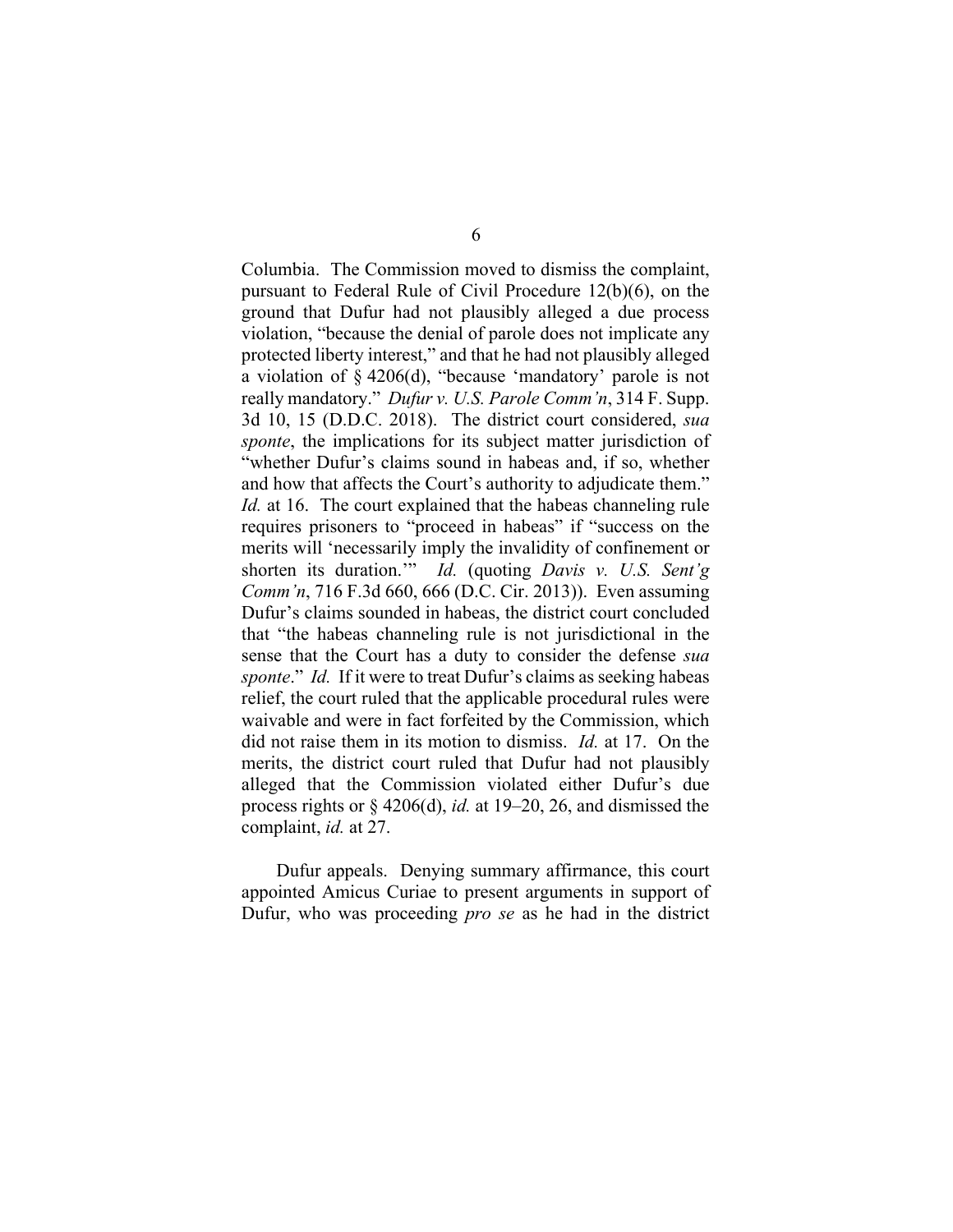court. Dufur joined the briefs submitted by Amicus, declining to submit his own briefing.<sup>1</sup>

### **II.**

This court reviews *de novo* both the district court's dismissal of a complaint for failure to state a claim pursuant to Federal Rule of Civil Procedure 12(b)(6), *Daniel v. Fulwood*, 766 F.3d 57, 61 (D.C. Cir. 2014), and its subject matter jurisdiction analysis, *see Am. Hosp. Ass'n v. Azar*, 895 F.3d 822, 825 (D.C. Cir. 2018). For the following reasons, this court finds no error in the district court's jurisdictional analysis or its conclusion on the merits.

#### **A.**

Regarding jurisdiction, the habeas channeling rule requires that certain claims be asserted through a habeas petition. *Davis*, 716 F.3d at 662–63. Our rule derives from the Supreme Court's interpretation of the federal habeas corpus statute, 28 U.S.C. § 2254, beginning with *Preiser v. Rodriguez*, 411 U.S. 475 (1973). In *Preiser*, the Court held that a prisoner may not challenge "the fact or duration of his confinement" in a civil action brought under 42 U.S.C. § 1983 because habeas actions are subject to additional procedural requirements not applicable to other civil actions. *Id.* at 489. Allowing prisoners to bring § 1983 suits that effectively challenge the validity of their convictions or the duration of their incarceration would create a workaround to the habeas requirements. *Id.* at 489–90. Rather, the sole remedy for assertedly unlawful incarceration is through habeas corpus. *Id.* In a series of cases, the Court has refined this rule to identify the relief at "the core of habeas corpus" that must be brought in a habeas petition. *Wilkinson v.*

<sup>&</sup>lt;sup>1</sup> The court appreciates court-appointed Amicus's assistance in this appeal.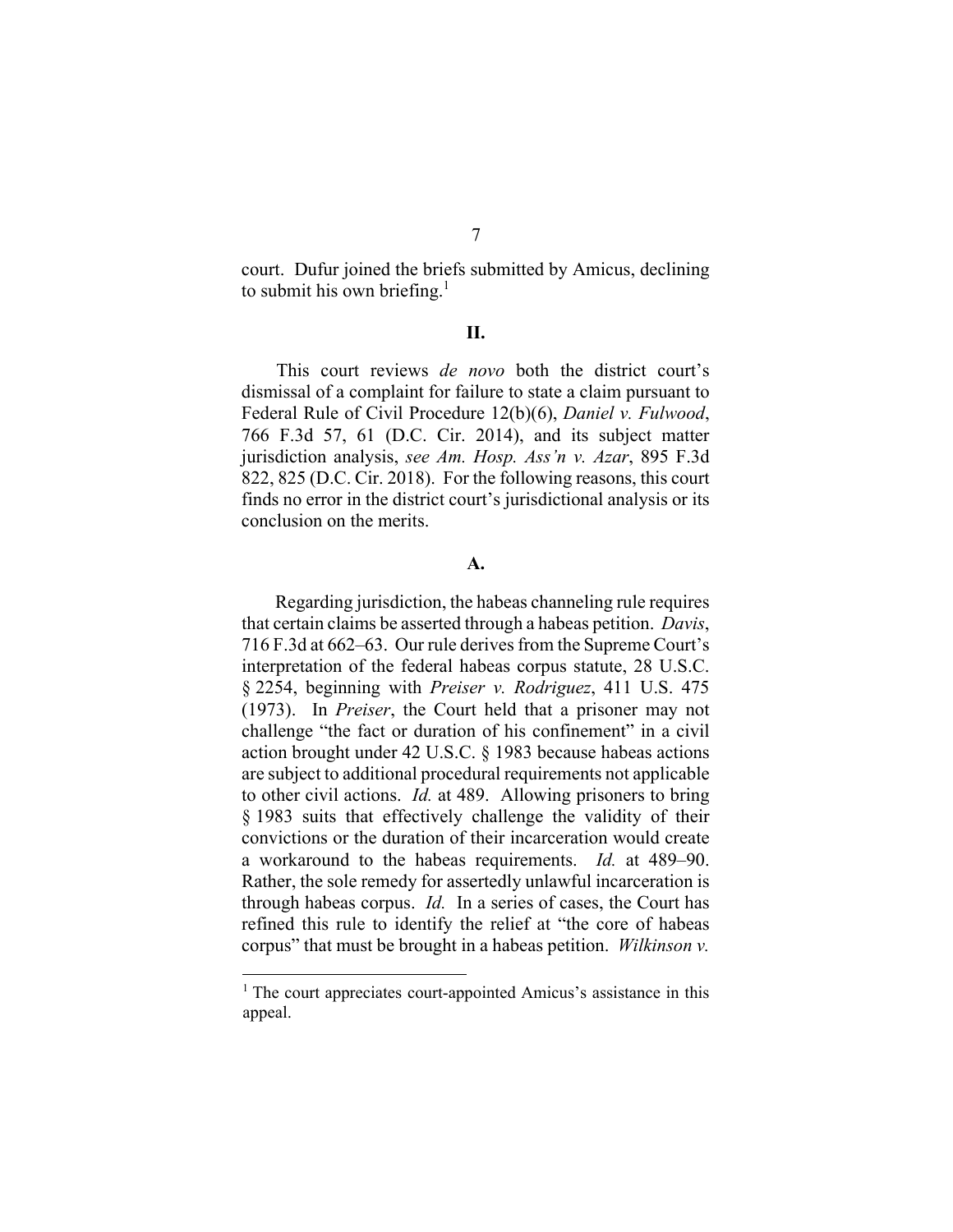*Dotson*, 544 U.S. 74, 82 (2005) (quoting *Preiser*, 411 U.S. at 489); *see Skinner v. Switzer*, 562 U.S. 521, 533–36 (2011); *Muhammad v. Close*, 540 U.S. 749, 754–55 (2004); *Heck v. Humphrey*, 512 U.S. 477, 480–87 (1994).

The dissent invokes *Wolff v. McDonnell*, 418 U.S. 539 (1974), but that case sheds no light on whether the district court lacked jurisdiction here and offers no support for the dissent's view that this court "should have ordered [Dufur's] claim dismissed without pronouncing on the merits," Dis. Op. at 3. In *Wolff*, the habeas claims were dismissed for failure to exhaust administrative remedies, not for lack of subject matter jurisdiction. *See* 418 U.S. at 544, 554–55; *McDonnell v. Wolff*, 483 F.2d 1059, 1064 (8th Cir. 1973). For present purposes, *Wolff* would appear to stand for the unremarkable proposition that, where a prisoner brings a claim sounding in habeas combined with other claims, a court can dismiss the habeas claim for an appropriate reason while proceeding to rule on the merits of the other claims.

**1.** The Commission appears to contend on appeal that the principle of habeas channeling bars Dufur's action because the relief Dufur seeks would have the effect of shortening the duration of his confinement. Even assuming, however, that Dufur's claims lie "at the 'core of habeas,'" *Davis*, 716 F.3d at 662, the claims are not barred. This court and the Supreme Court have indicated that the habeas channeling rule is not a jurisdictional bar and therefore can be forfeited if a defendant fails to assert it. *Muhammad*, 540 U.S. at 755; *Skinner v. Dep't of Just.*, 584 F.3d 1093, 1100 (D.C. Cir. 2009). And the district court here reasonably concluded based on the Commission's motion to dismiss that it had forfeited any habeas channeling defense. *Dufur*, 314 F. Supp. 3d at 16. In any event, to the extent the Commission contends the habeas channeling rule is an issue of subject matter jurisdiction, this court need not definitively resolve that question. Even if the channeling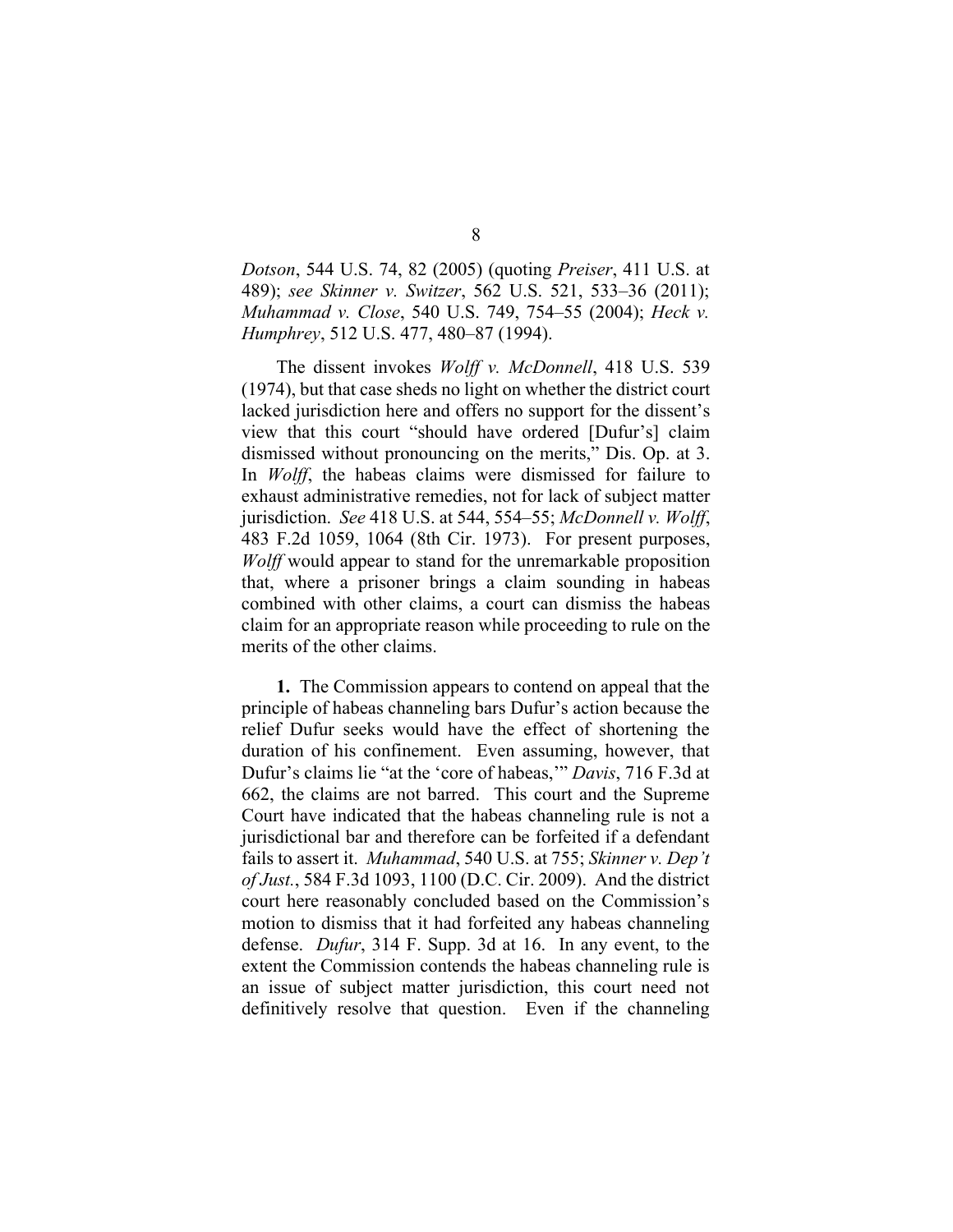defense were not or could not be forfeited by the Commission, the district court treated Dufur's complaint as seeking habeas relief, analyzed it as such, and determined that the government's habeas-specific defenses were either forfeited or affirmatively waived by the Commission.

Courts construe liberally the pleadings of a *pro se* litigant. *Estelle v. Gamble*, 429 U.S. 97, 106 (1976); *United States v. Palmer*, 296 F.3d 1135, 1143–44 (D.C. Cir. 2002). More particularly, courts may "recharacterize" a *pro se* litigant's filing "in order to place it within a different legal category" so as to "avoid inappropriately stringent application of formal labeling requirements or to create a better correspondence between the substance of a *pro se* claim and its underlying legal basis." *Castro v. United States*, 540 U.S. 375, 381–82 (2003) (internal citations omitted). The authority to recharacterize a *pro se* complaint extends to the "longstanding practice" of construing as a habeas petition a "motion that a *pro se* federal prisoner has labeled differently." *Id.* at 377. And this court has done that, construing a complaint as a habeas petition even though it was not styled as such and proceeding to analyze it according to the requirements applicable to petitions for habeas corpus. *See Monk v. Sec'y of Navy*, 793 F.2d 364, 366 (D.C. Cir. 1986).

That is what the district court appropriately did here. *See Dufur*, 314 F. Supp. 3d at 16–17, 20. And while the dissent suggests that the district court could not have supposed it was acting as a habeas court because Rule 12(b)(6) purportedly does not apply to habeas cases, "responding to a habeas petition with a motion to dismiss is common practice," *White v. Lewis*, 874 F.2d 599, 603 (9th Cir. 1989) (citing *Murray v. Carrier*,  $477$  U.S.  $478$ ,  $483$  (1986)).<sup>2</sup> So neither the Commission's filing

<sup>2</sup> *See* Rules Governing Section 2254 Cases in the United States District Courts, R. 5, 28 U.S.C. following § 2254, advisory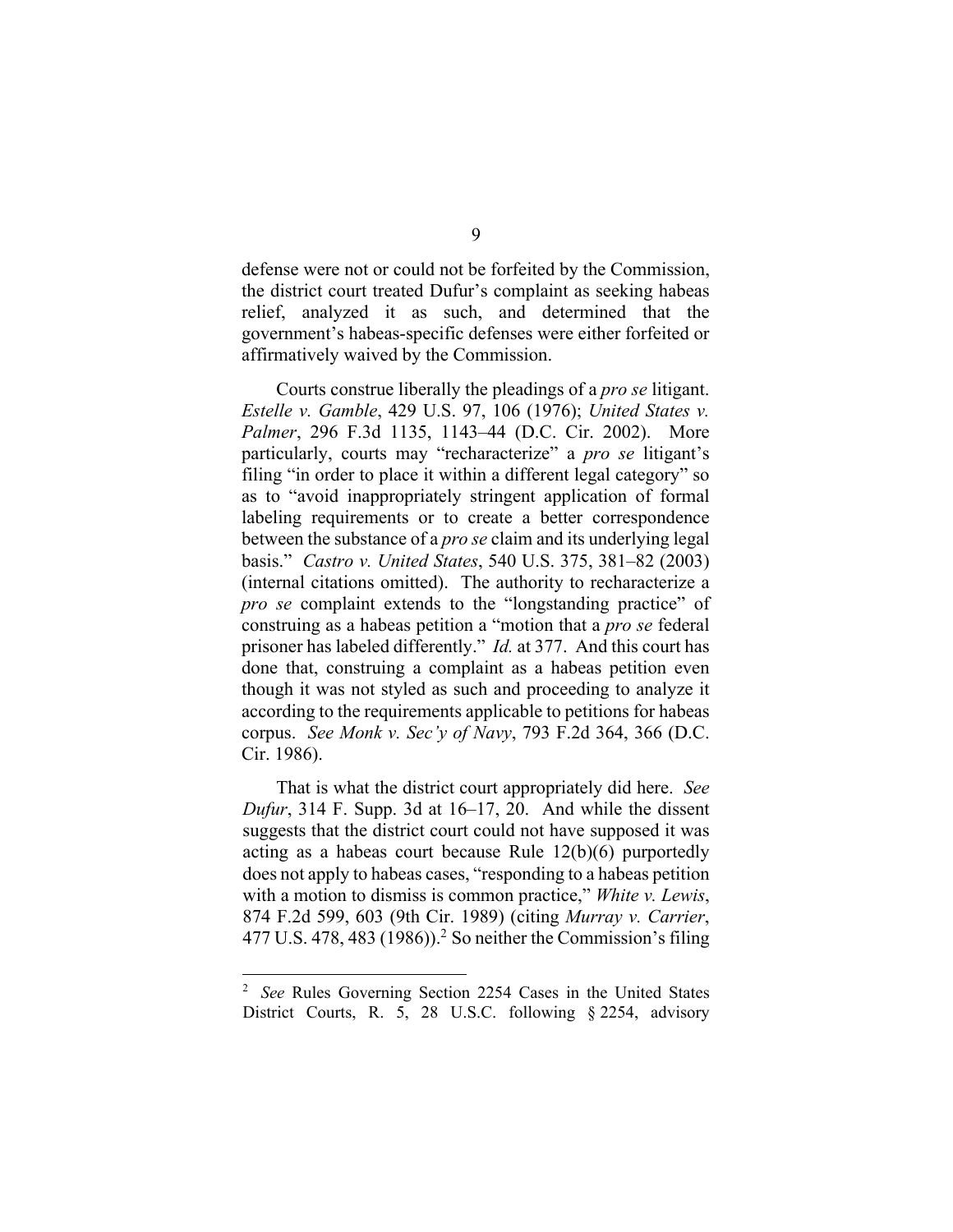of a Rule 12(b)(6) motion to dismiss nor the district court's ruling demonstrates a consensus in the district court that the proceedings here were not in the nature of habeas corpus.

**2.** The Commission contends, nevertheless, that even if Dufur's complaint can properly be recharacterized as a habeas petition, the district court should have found Dufur's action barred by two habeas-specific procedural rules. First, Dufur's complaint does not comply with the "immediate custodian rule," under which "the proper respondent" in a habeas petition "is the warden of the facility where the prisoner is being held." *Rumsfeld v. Padilla*, 542 U.S. 426, 435 (2004); *see id.* at 434 (citing 28 U.S.C. § 2242). Second, Dufur violated the habeas venue rule, which requires habeas petitions to be filed in "the district of confinement." *Id.* at 443.

But as this court has held, and as the Supreme Court has strongly suggested, the immediate custodian rule and the habeas venue rule are waivable. *See Muhammad*, 540 U.S. at 755; *Ramsey v. U.S. Parole Comm'n*, 840 F.3d 853, 859 n.2 (D.C. Cir. 2016). The immediate custodian rule implicates personal jurisdiction, not subject matter jurisdiction; likewise, the requirement to file in the district of confinement concerns venue, not subject matter jurisdiction. *Ramsey*, 840 F.3d at 859 n.2. A habeas respondent thus forfeits these defenses by failing to raise them, and a district court, *sua sponte*, may properly decline to enforce either requirement. *See id.*; *Chatman-Bey v. Thornburgh*, 864 F.2d 804, 813 (D.C. Cir. 1988). The Commission's suggestion that courts must address these rules

committee's note to 2004 amendment (acknowledging the practice of responding to a habeas petition with a "pre-answer motion to dismiss the petition" and noting that "revised Rule 4 permits that practice"); 16A Federal Procedure, Lawyers' Edition § 41:370 ("The respondent has the option of responding to a habeas corpus petition by way of a motion to dismiss under Fed. R. Civ. P. 12(b)(6) or a motion for summary judgment under Fed. R. Civ. P. 56.").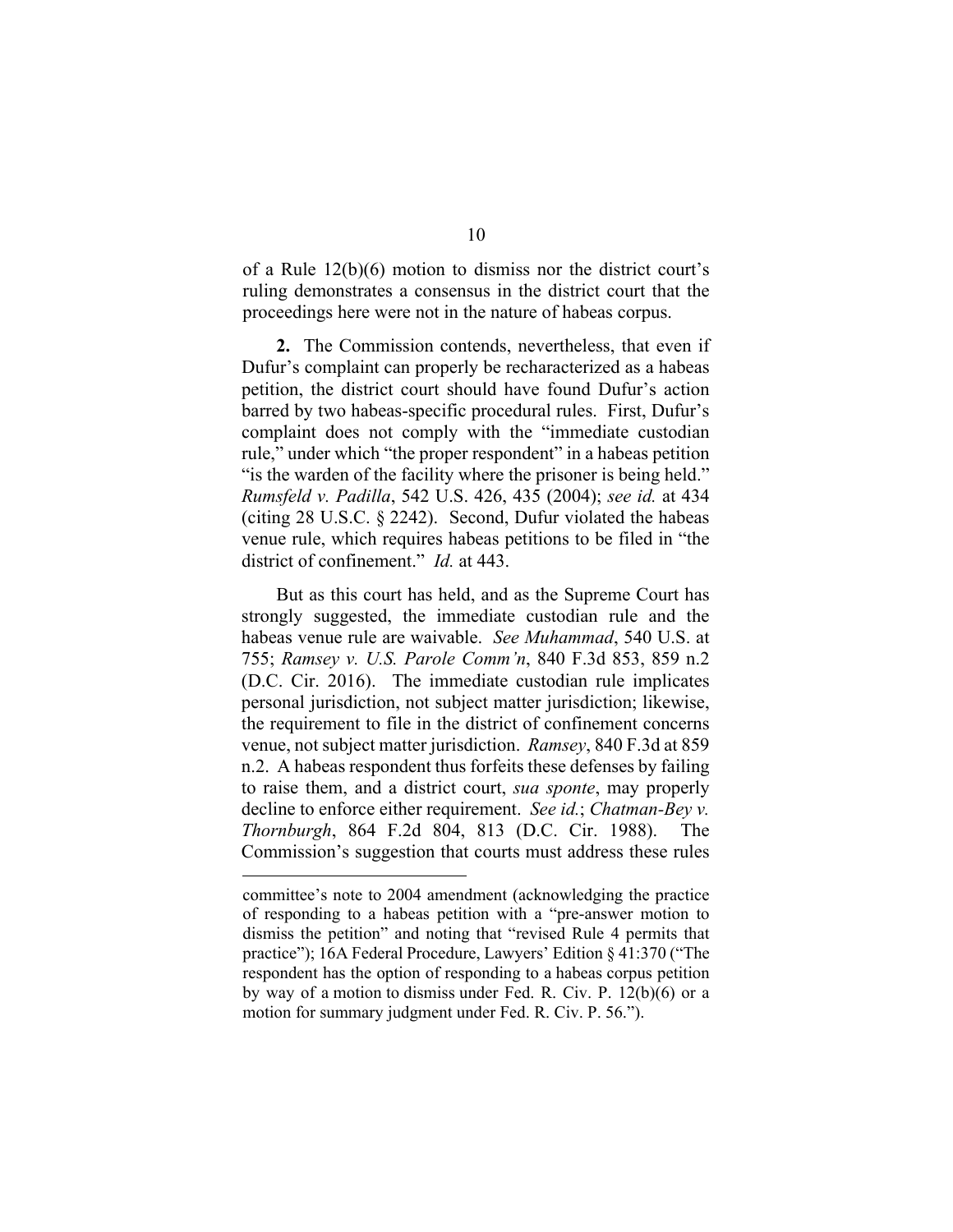"notwithstanding the possibility of [their] waiver," Appellee's Br. 18, is meritless. The Commission never raised the immediate custodian rule in the district court, and it explicitly disclaimed any reliance on the habeas venue rule, stating that the district court could "[i]gnore" considerations of venue. Reply Mem. Supp. Mot. to Dismiss at 3–4, *Dufur*, 314 F. Supp. 3d 10 (No. 17-cv-677), ECF No. 13; *see* Mem. Supp. Mot. to Dismiss, *Dufur*, 314 F. Supp. 3d 10 (No. 17-cv-677), ECF No. 9. The district court deemed both arguments forfeited based on the Commission's complete omission of one and only glancing reference to the other, *Dufur*, 314 F. Supp. 3d at 17, and this court declines to disturb that reasonable conclusion. Although the Commission warns that deeming the immediate custodian and habeas venue defenses forfeited will invite forum shopping by federal prisoners, and district courts would do well to be alert to that possibility, it was the Commission's forfeiture that allowed Dufur access to this forum. The government is a frequent and sophisticated litigant capable of enforcing its own procedural rights and defenses.

The dissent, based on the Commission's passing reference to the habeas venue rule in its district court briefing, concludes the Commission preserved these defenses. Yet the district court carefully analyzed the forfeiture issue, *see Dufur*, 314 F. Supp. 3d at 16–17, and was in the best position to assess the positions taken by the parties before it. Because the district court reasonably ruled that the Commission's muddled, skeletal arguments did not assert a habeas venue defense, this court has no basis to second-guess that determination. *See Al-Tamimi v. Adelson*, 916 F.3d 1, 6 (D.C. Cir. 2019).

**3.** The Commission also maintains that even if it were deemed to have forfeited these defenses, and even if the district court was not required to consider them *sua sponte* when addressing the Commission's motion to dismiss, the district court should have dismissed Dufur's complaint at the screening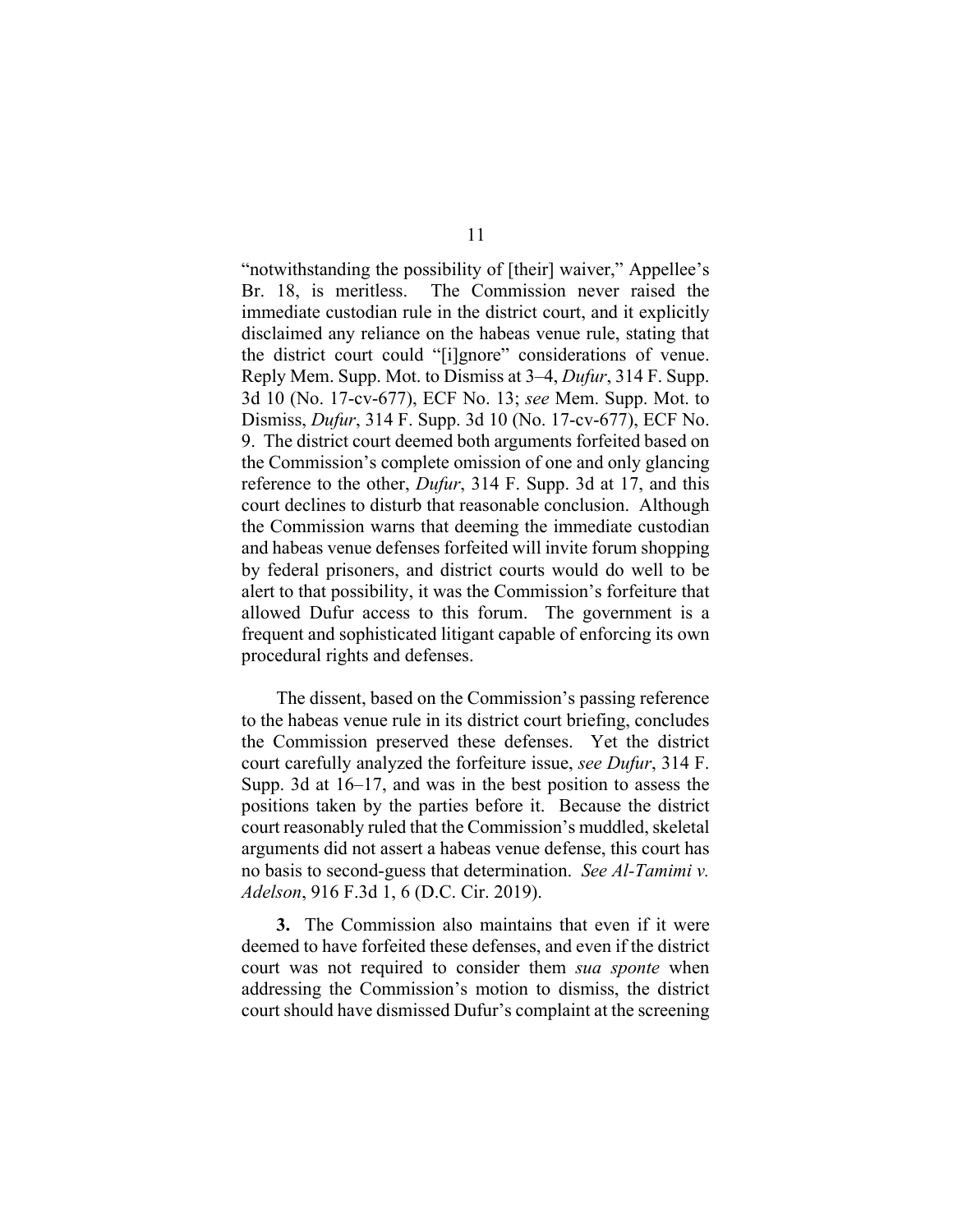stage because Dufur did not sue his immediate custodian in the district of his confinement. Under the Prison Litigation Reform Act of 1995, Pub. L. No. 104-134, 110 Stat. 1321–66 (1996) (codified as amended in scattered sections of 11, 18, 28, and 42 U.S.C.), courts screen prisoner civil suits soon after they are docketed, dismissing a prisoner's complaint if it is "frivolous," "malicious," "fails to state a claim upon which relief can be granted," or "seeks monetary relief from a defendant who is immune from such relief." 28 U.S.C. § 1915A(b). Although district courts "*may* use the occasion of section 1915A review to dismiss" a case on other grounds, *Thompson v. DEA*, 492 F.3d 428, 439 (D.C. Cir. 2007) (emphasis added), such as the immediate custodian rule, they are not required to do so, and the Commission has identified no authority suggesting that a mistaken non-dismissal at the screening stage can be reversible error. Moreover, if the district court overlooks a defect in a prisoner's complaint in its screening analysis, then the defendant may bring the defect to the court's attention in a motion to dismiss. The Commission neglected to do so here.

Finally, the Commission maintains that the district court should have transferred the case to the appropriate district court. But as the Commission itself recognizes, transferring venue would be the next logical step *after* concluding that venue was inappropriate in this district, an issue the court did not reach because the Commission forfeited it. *Dufur*, 314 F. Supp. 3d at 16–17, 17 n.3.

Because the district court's jurisdictional analysis was correct, the court turns to the merits of Dufur's claims.

# **B.**

The 1976 Parole Commission and Reorganization Act, as amended, contemplates two routes to obtaining release on parole. The first route is discretionary parole, which is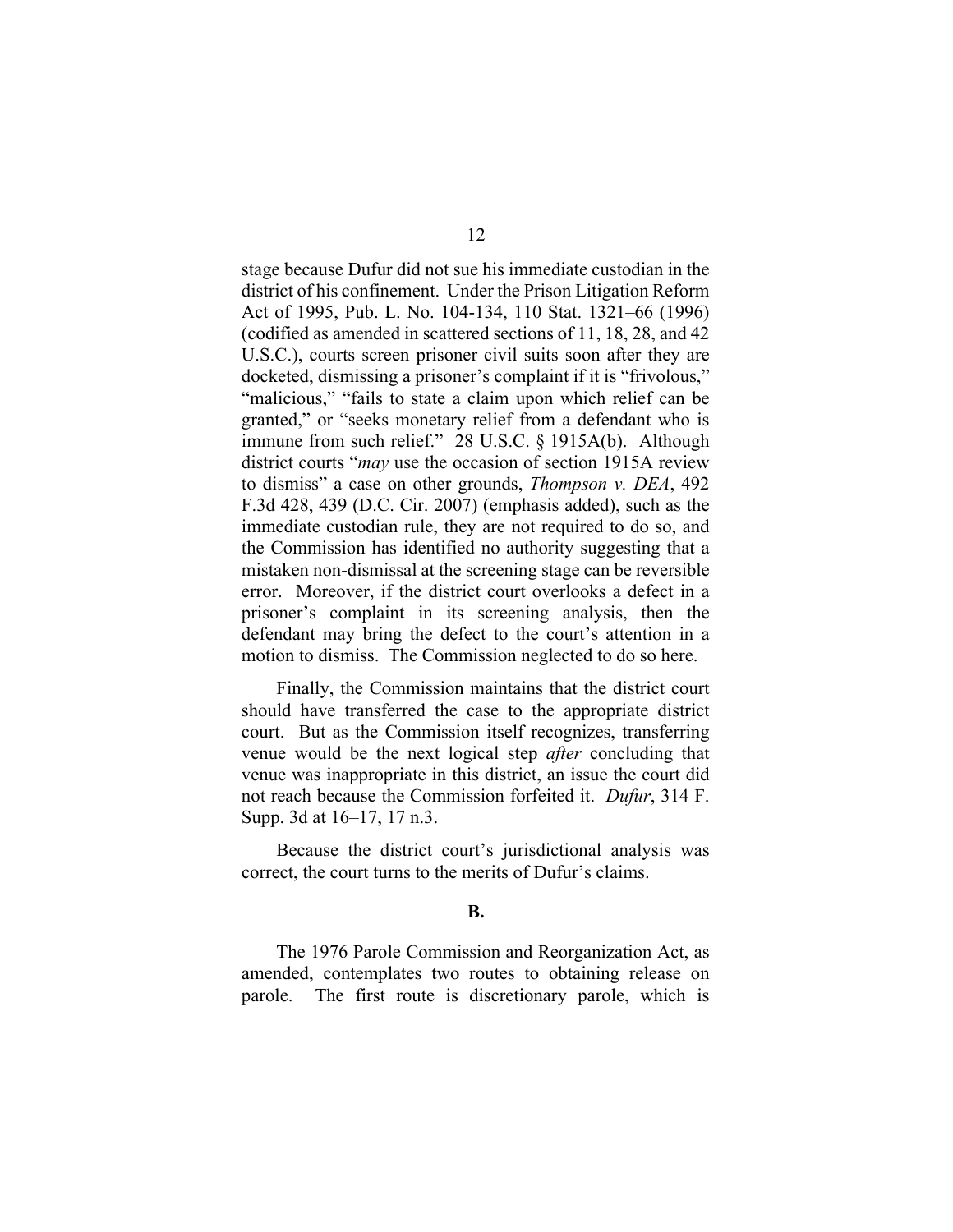available after a federal prisoner has served at least one-third of his sentence (or at least ten years, if the sentence is longer than thirty years). 18 U.S.C. § 4205(a). After that time, the Parole Commission has discretion to grant parole to "an eligible prisoner" who "has substantially observed the rules of the institution" provided the Commission determines that "release would not depreciate the seriousness of his offense or promote disrespect for the law" and that "release would not jeopardize the public welfare." *Id.* § 4206(a). The second route is socalled "mandatory parole" under § 4206(d).

Section 4206(d) provides for release after a prisoner has served a longer portion of his sentence:

> Any prisoner, serving a sentence of five years or longer, who is not earlier released under this section or any other applicable provision of law, shall be released on parole after having served two-thirds of each consecutive term or terms, or after serving thirty years of each consecutive term or terms of more than forty-five years including any life term, whichever is earlier: *Provided, however*, That the Commission shall not release such prisoner if it determines that he has seriously or frequently violated institution rules and regulations or that there is a reasonable probability that he will commit any Federal, State, or local crime.

The Commission treats  $\S$  4206 as creating a rebuttable presumption in favor of parole. *See* Appeal Decision; *see also Bruscino v. True*, 708 F. App'x 930, 935 (10th Cir. 2017) (unpublished). Section 4206(d) creates two exceptions to "mandatory" parole: The presumption in favor of release is rebutted, and the Commission "shall not" release a prisoner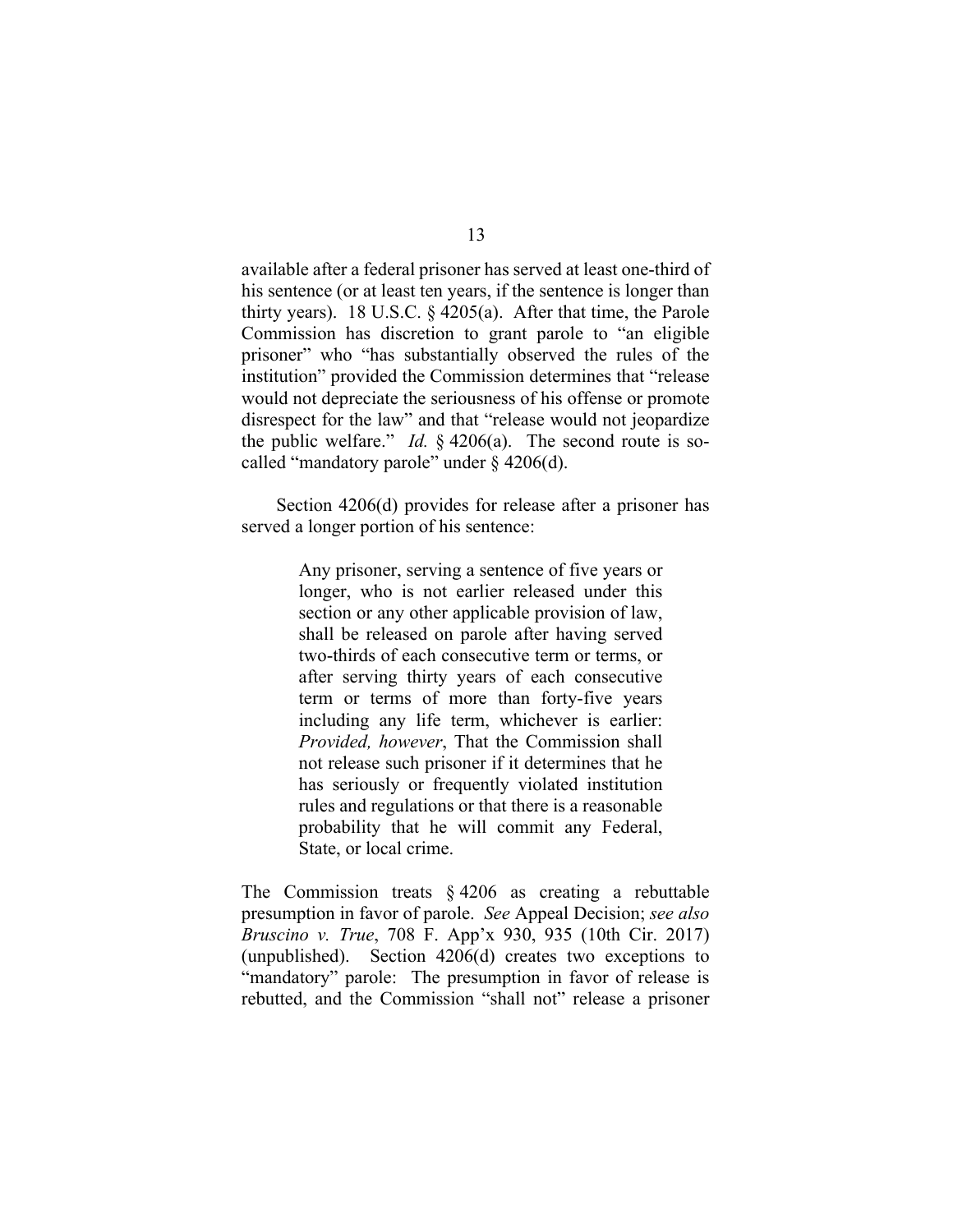otherwise eligible for parole under this provision, if it finds either that he has "seriously or frequently violated institution rules" or that "there is a reasonable probability that he will commit any Federal, State, or local crime." 18 U.S.C. § 4206(d). Section 4206(d) does not provide a list of factors for the Commission to consider in determining whether a parole candidate has violated institution rules or is likely to recidivate.

Section 4207, however, directs that "[i]n making a determination under this chapter (relating to release on parole) the Commission shall consider, if available and relevant," the following factors:

> (1) reports and recommendations which the staff of the facility in which such prisoner is confined may make;

> (2) official reports of the prisoner's prior criminal record, including a report or record of earlier probation and parole experiences;

(3) presentence investigation reports;

(4) recommendations regarding the prisoner's parole made at the time of sentencing by the sentencing judge;

(5) a statement, which may be presented orally or otherwise, by any victim of the offense for which the prisoner is imprisoned about the financial, social, psychological, and emotional harm done to, or loss suffered by such victim; and

 $[(6)]$  reports of physical, mental, or psychiatric examination of the offender.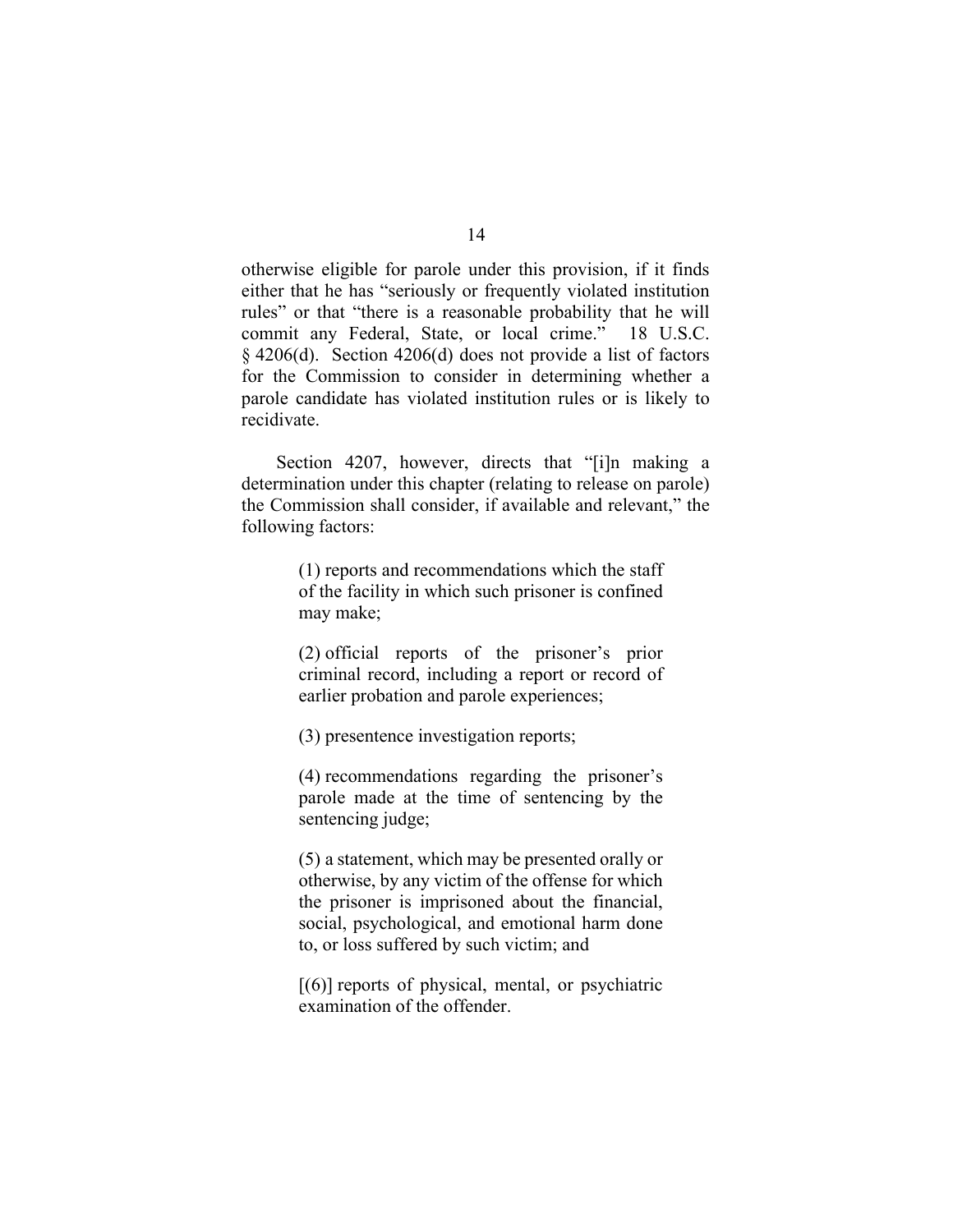Amicus, on Dufur's behalf, contends that a remand to the Commission is required because its denial of parole was based on both exceptions in  $\S$  4206(d) and it now declines to defend one of them. Alternatively, Amicus contends that even under the deferential standard of review that applies to Commission decisions, the denial of parole to Dufur should be reversed on the merits.

**1.** According to Amicus, the Commission based its decision denying parole on both § 4206(d) exceptions, finding that Dufur was reasonably likely to recidivate and that he had seriously violated institution rules. Affirming the Initial Decision denying parole, the Appeal Decision reiterated that Dufur was reasonably likely to recidivate and also observed that "the Commission could have found that [Dufur] seriously violated institution rules, by escaping on October 14, 1979." Appeal Decision. Amicus maintains that if either ground is infirm, then the entire decision must be set aside because the order did not make clear whether one ground alone would suffice to support the denial of parole. Amicus Br. 50–51. And because the Commission on appeal has not sought to defend the denial of parole on grounds of a serious violation of institution rules, Amicus maintains a remand is required.

The Commission, however, never rested on the institutional rules exception. The Initial Decision referred only to the "reasonable probability" that Dufur would recidivate. *See* Initial Decision. The Appeal Decision upheld that determination, reasoning that the Commission was permitted to consider Dufur's attempted escape and his offense of conviction in assessing Dufur's eligibility for parole. It also observed that the Commission "*could have found* that [Dufur] seriously violated institution rules, by escaping on October 14, 1979." Appeal Decision (emphasis added). That hypothetical phrasing does not suggest that the Commission viewed the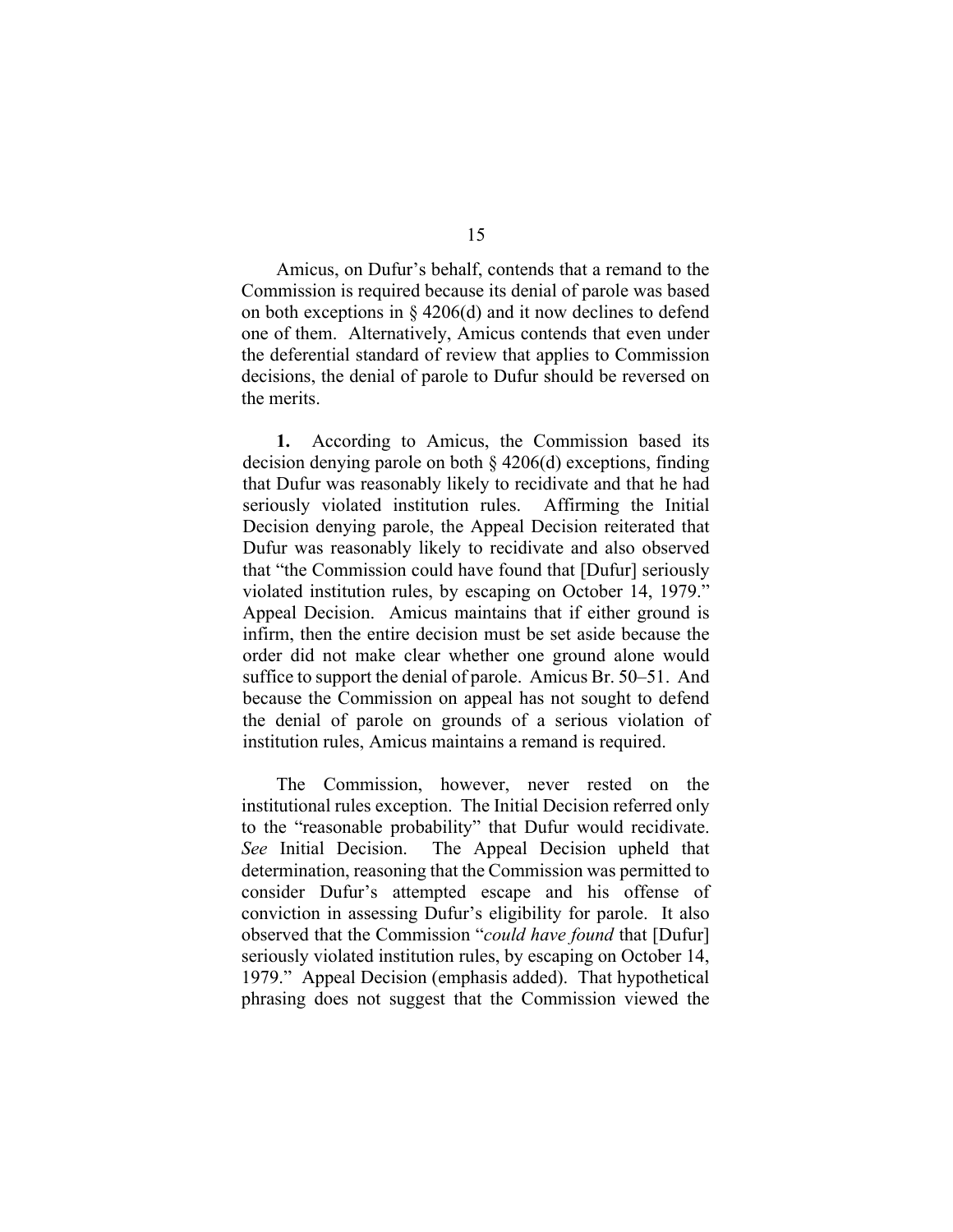Initial Decision as making or resting on any finding on the institutional rules ground, nor that the Appeal Decision purported to do so. Instead, both orders, whether read separately or in combination, are clear that the parole denial rested on the Commission's finding that Dufur was reasonably likely to commit another crime. Therefore, the question is whether Dufur has alleged a plausible challenge to the merits of the recidivism risk finding.

**2.** Judicial review of the Commission's parole decisions is available in habeas proceedings but must accord great deference to the Commission as the factfinder in the first instance and as the decisionmaker whom "Congress has decided . . . is in the best position to determine when release is appropriate." *United States v. Addonizio*, 442 U.S. 178, 189 (1979). Reviewing courts therefore consider "whether there is a rational basis in the record for the [Commission's] conclusions embodied in its statement of reasons." *Bailey v. Fulwood*, 793 F.3d 127, 135 (D.C. Cir. 2015) (quoting *Furnari v. U.S. Parole Comm'n*, 531 F.3d 241, 247–48 (3d Cir. 2008)). "Parole authorities deprive an offender of due process only if their decisions are 'either totally lacking in evidentiary support or [are] so irrational as to be fundamentally unfair.'" *Ford v. Massarone*, 902 F.3d 309, 321 (D.C. Cir. 2018) (alteration in original) (quoting *Duckett v. Quick*, 282 F.3d 844, 847 (D.C. Cir. 2002)).

Dufur contends that the Commission both exceeded its statutory discretion and violated his constitutional right to due process in finding there was a reasonable probability he would commit another crime. Amicus Br. 41–50. None of the four reasons offered in support of those claims is persuasive.

*First*, the Commission was permitted to consider the nature and seriousness of Dufur's offense when it made this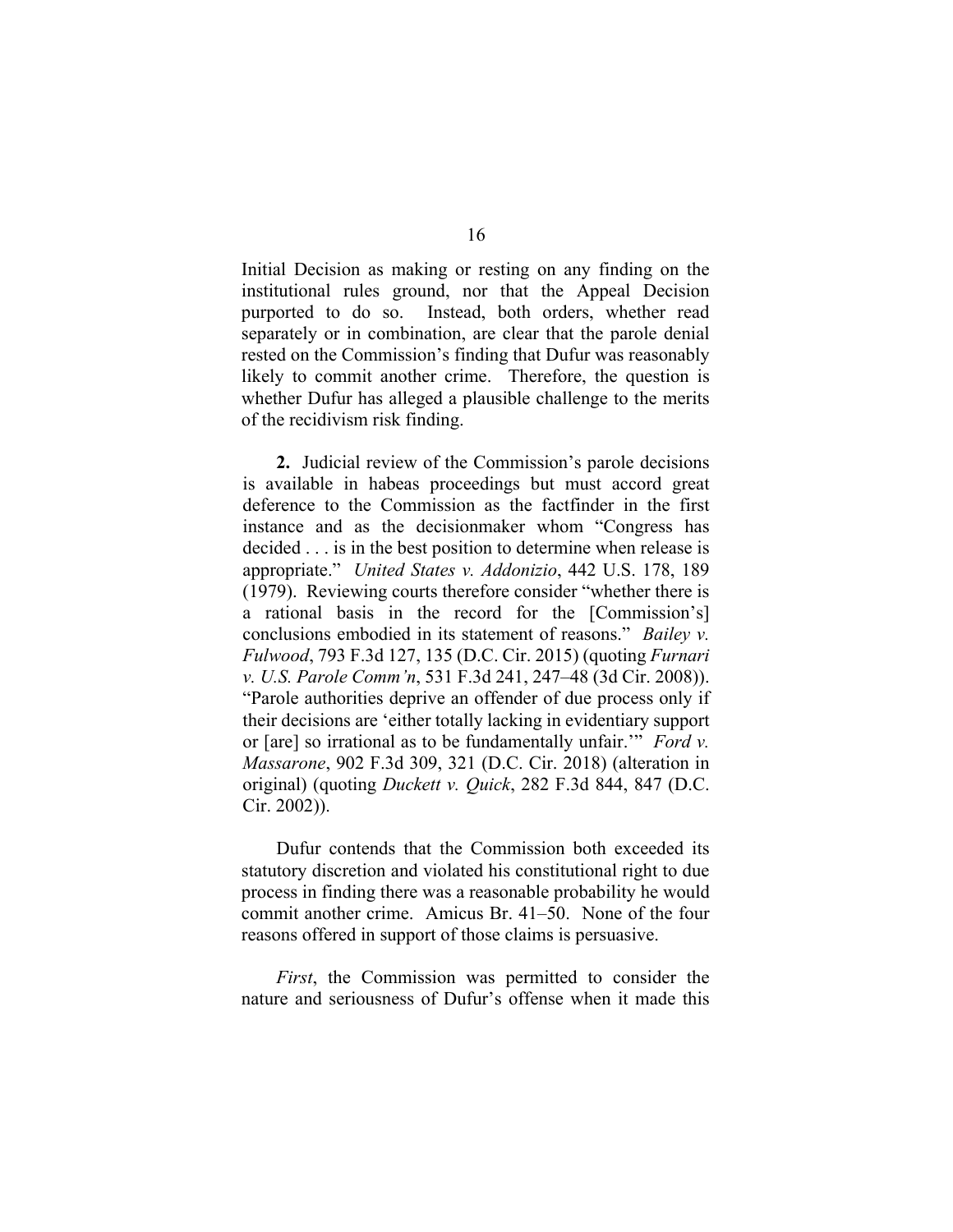decision pursuant to § 4206(d). 18 U.S.C. § 4207 provides that when making parole determinations, the Commission "shall consider, if available and relevant," information including "official reports of the prisoner's prior criminal record," as well as any victim impact statement or presentence investigation report, both of which necessarily reflect on the nature and seriousness of the offense. Those factors are to be applied to determinations "under this chapter," 18 U.S.C. § 4207, not merely to discretionary parole decisions under  $\S$  4206(a).

The design of  $\S$  4206(d), Amicus states, renders those factors not "relevant," *id.* § 4207, to so-called mandatory parole determinations because the statute contemplates parole even for those serving life sentences, who presumably committed the most serious offenses. Considering that factor in the parole process thus unfairly ignores that the sentencing judge already weighed the seriousness of the offense and concluded that a sentence without the possibility of parole was not warranted. Reply Br. 20–21. Yet the plain meaning of the phrase "if ... relevant" is that the Commission need not always consider every listed factor; it is a leap to read that innocuous phrase as suggesting that some of the factors are categorically irrelevant in certain kinds of cases. Typically, evidence is deemed relevant if "it has any tendency to make a [material] fact more or less probable than it would be without the evidence." FED. R. EVID. 401. Here,  $\S$  4206(d) and  $\S$  4207, when read together, mandate an analysis of the probability of recidivism, and the nature of the offense of conviction is at least sometimes relevant to the probability that a parole candidate will commit another crime. Undoubtedly, a goal of the federal parole regime was to encourage and reward rehabilitation, and a parole candidate's record while incarcerated is highly relevant to whether there is a reasonable probability they will recidivate. *See* Conf. Rep., at 25. Yet Congress viewed rehabilitation as a relative matter, *id.*, and allowed the Commission more readily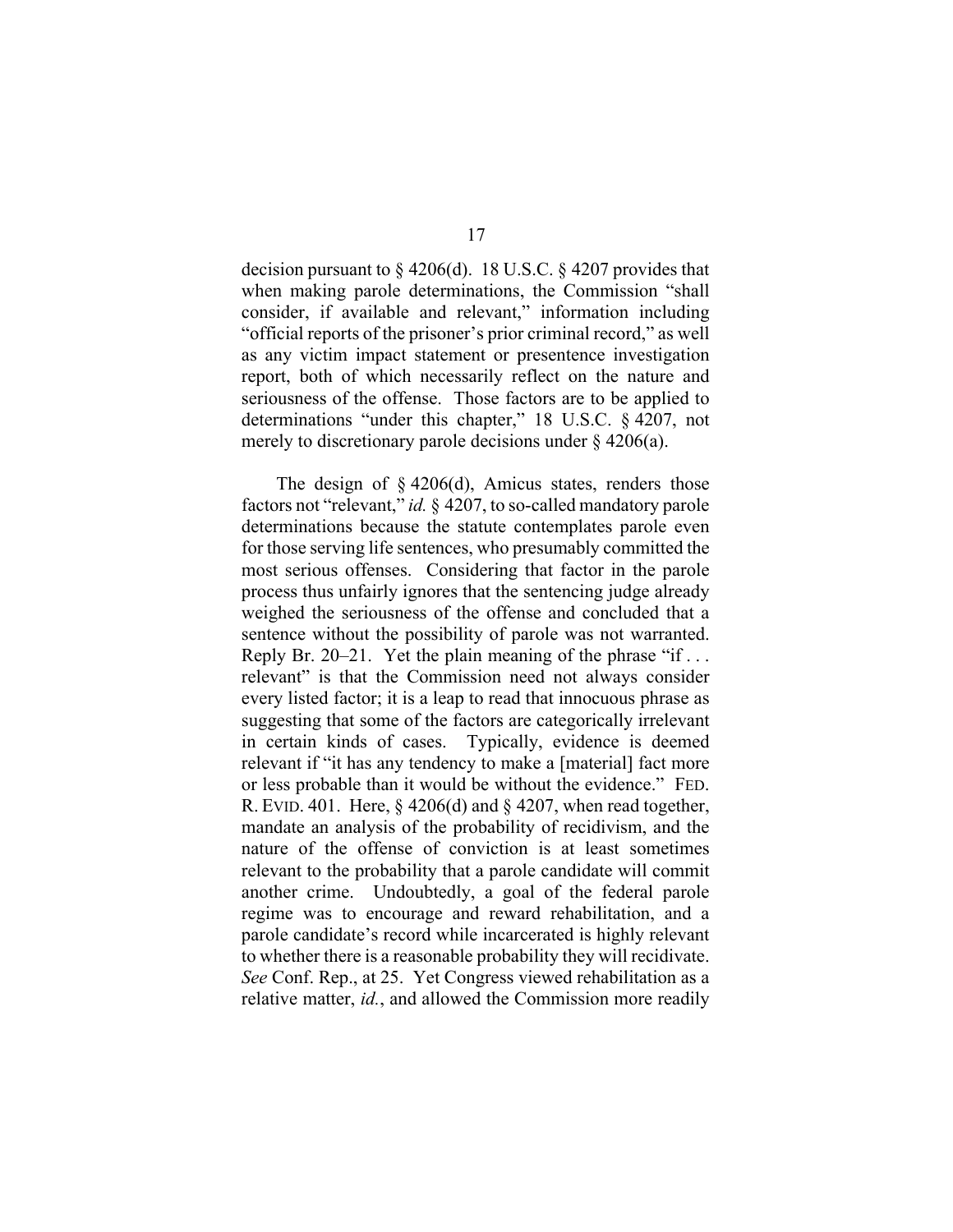to find a reasonable probability of recidivism where a parole candidate's history demonstrates a pattern of repeated violent conduct than where a candidate's offense was isolated or nonviolent. Nor does the structure of  $\S$  4206(d), which the Commission treats as establishing a rebuttable presumption in favor of parole, require the Commission to ignore the nature of the offense. The presumption simply orders the analysis: release on parole is available, unless the candidate's disciplinary record or risk of reoffending persuades the Commission otherwise.

The legislative history of the parole statute underscores this reading of the text. *See Sierra Club v. EPA*, 353 F.3d 976, 988 & n.1 (D.C. Cir. 2004). The Conference Report on the 1976 Parole Act noted that the "nature and circumstances of the offense" and the record of "institutional behavior" are the two "most significant [factors] in making equitable release determinations" under § 4206 as a whole. *Id.* at 25; *see Sierra Club*, 353 F.3d at 988 n.1. According to the Report,  $\S$  4206(d) was designed to provide "*more liberal* criteria for release on parole," not entirely *different* criteria for release on parole compared to § 4206(a). *See* Conf. Rep., at 27 (emphasis added). So while the balance shifts toward favoring parole for prisoners having served a significant portion of a long sentence, the factors relevant to discretionary parole determinations, including the nature and seriousness of the offense, are not necessarily beyond the appropriate analysis. Rather, Congress intended that "in making *each* parole determination, [the Commission] shall recognize and make a determination as to the relative severity of the prospective parolee's offense." *Id.* at 25 (emphasis added). The Commission did so here and stated that it would reweigh the contours of Dufur's case at regular intervals. Initial Decision; *see Dufur v. U.S. Parole Comm'n*, No. 18-2156, 2020 WL 2198049, at \*2 (D.D.C. May 6, 2020).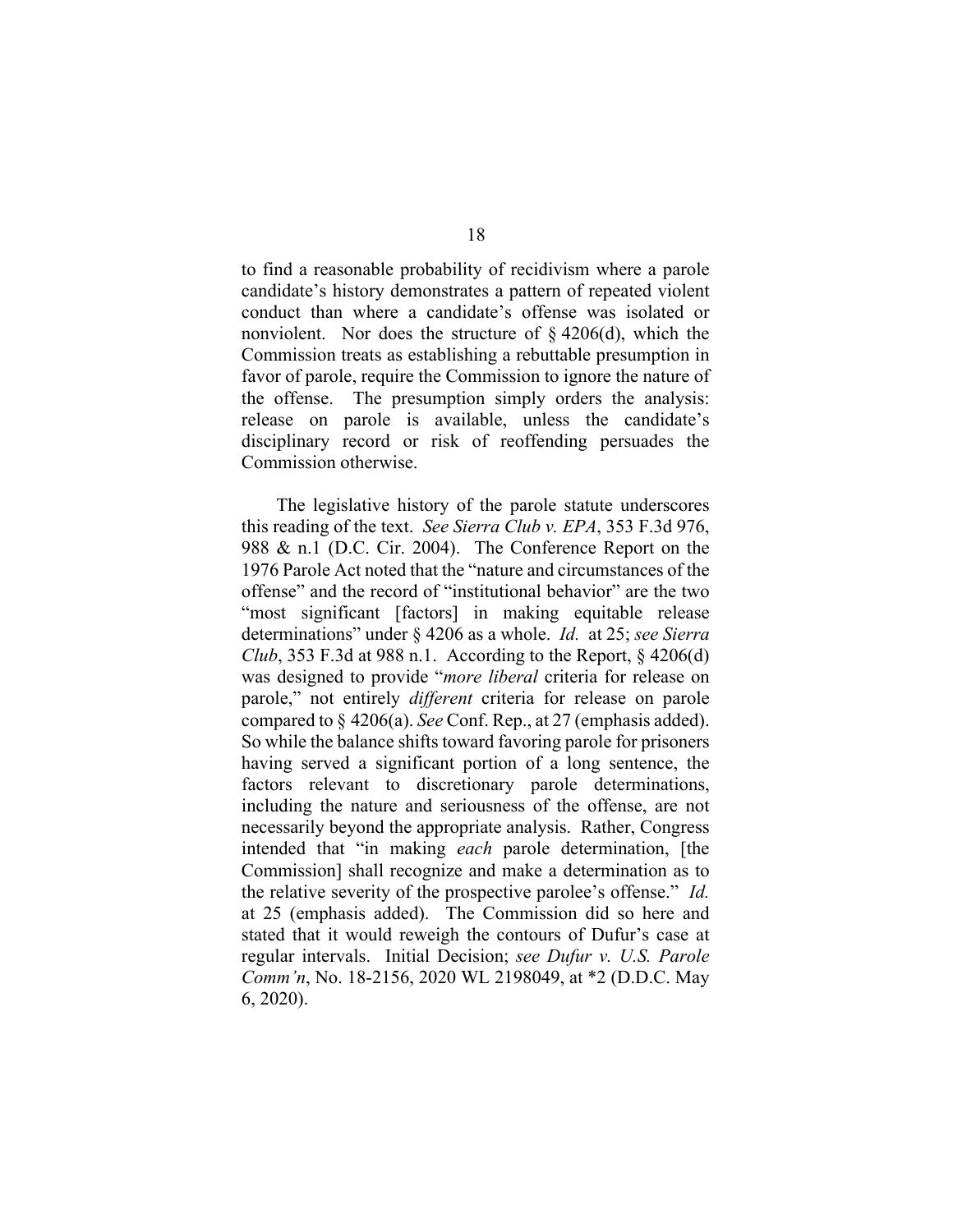In a similar vein, the absence of a reference to the nature and seriousness of the offense criterion from  $\S 4206(d)$  — as compared to  $\frac{206}{a}$ , which explicitly directs the Commission to consider that factor — does not indicate that Congress intended to preclude the Commission from considering it in mandatory parole determinations. Section 4206(d) offers no criteria for the Commission to consider in evaluating whether a parole candidate is "reasonabl[y]" likely to recidivate or has "seriously or frequently" violated prison rules, so the absence of that particular criterion is not especially noteworthy. More likely, Congress intended the comprehensive listing in § 4207 to apply to determinations under § 4206(d). *See Johnson v. U.S. Parole Comm'n*, 419 F. App'x 438, 439 (5th Cir. 2011) (per curiam) (unpublished).

*Second*, the Commission did not rest its decision solely on the nature of Dufur's offense. Amicus maintains that even if the Commission was not wholly precluded from considering Dufur's offense and criminal history, it could not rest solely on those factors, because that would effectively nullify the judgment of the sentencing court. Amicus Br. 43–44. In looking only at Dufur's offense conduct and criminal history, Amicus maintains, the Commission converted Dufur's sentence to one of life without the possibility of parole because the die was cast before Dufur ever began serving his federal sentence and no amount of good behavior could alter the Commission's thinking. And the Commission also acted contrary to the statutory scheme, Amicus maintains, because § 4206(d) applies even to the most serious offenses, which suggests that mandatory parole ought not be denied solely because of the seriousness of the offense.

The Commission did not limit its inquiry solely to the nature and seriousness of the offense of conviction and Dufur's criminal history. Rather, the Commission acknowledged and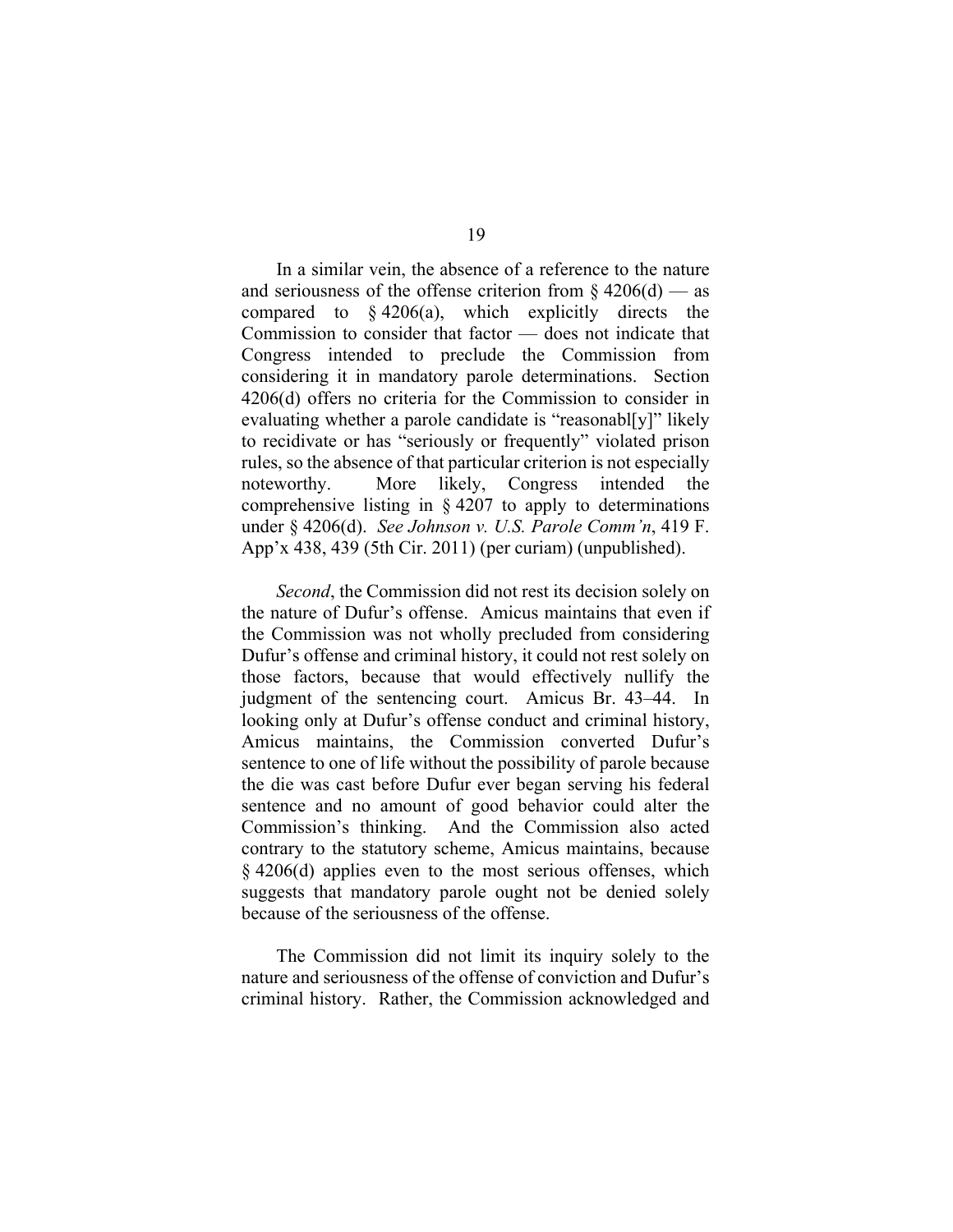assessed Dufur's record of good behavior and rehabilitation while incarcerated. In particular, the Commission noted in its Initial Decision that Dufur had "completed substantial programming including the Challenge Program in September 2009 and the Code Program," and weighed those positive efforts against "the nature and seriousness of [Dufur's] repetitive violent criminal behavior," including Dufur's attempted escape while in federal custody for this offense. Initial Decision. On balance, the Commission concluded that there remained a reasonable probability that Dufur would reoffend. *Id.* Given the deference owed to the Commission, the court cannot conclude that the Commission's balancing exceeded its wide discretion to determine whether there was a "reasonable probability," if released at that time, "that [Dufur would] commit any Federal, State, or local crime." 18 U.S.C. § 4206(d). Nor was the Commission "irrational," *Ford*, 902 F.3d at 321, to conclude that any factors suggesting a decreased risk of recidivism paled in comparison to Dufur's criminal record, which includes three murders, a successful escape, and another escape attempt in which others were killed and injured. Thus, the court has no occasion to decide whether the Commission would have violated due process had it given no consideration to Dufur's record while incarcerated and denied parole based solely on his pre-sentencing conduct.

*Third*, the Commission's findings were not irrational by failing to account in the Initial Decision for the substantial body of social-science research showing that individuals of Dufur's age are unlikely to recidivate. Amicus Br. 44–47. The Commission was well aware of Dufur's age. Its failure to reference explicitly the "aging out of crime" phenomenon, *see*  Appellant's Br. 45, hardly rendered its decision "so irrational as to be fundamentally unfair," *Ford*, 902 F.3d at 321 (internal quotation marks omitted). In *Ford*, the court upheld a Commission order denying parole against a due process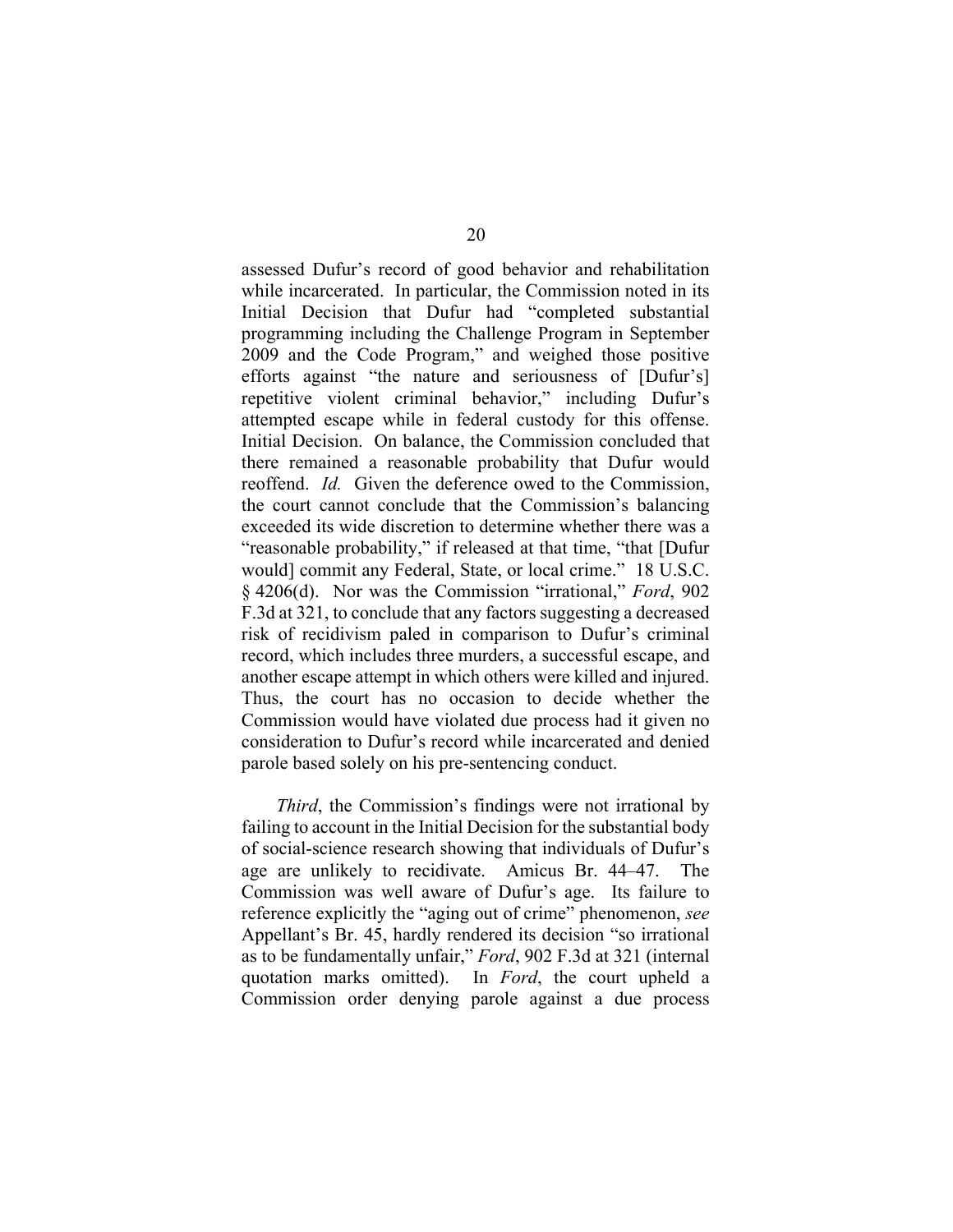challenge where the parole candidate's criminal record included three murders, one of which he broke into prison to commit. *Id.* at 321. Dufur's similar record provided the Commission a rational basis to find he was reasonably likely to reoffend.

*Fourth*, the Commission's decision to deny release was not irrational for omitting that Dufur has an outstanding life sentence awaiting him in California when it determined that his release posed "a threat to the community." Initial Decision. Amicus has not pointed to any authority suggesting that the Commission was required to assume that the State of California would enforce its detainer whereby Dufur would resume serving his state prison sentence. Further, although the Initial Decision phrased the finding in terms of "a threat to the community," the statutory exception requires only that the Commission address whether a parole candidate is reasonably likely to commit another crime, so Amicus's focus on whether Dufur would endanger "the community" is misplaced. As Dufur's record demonstrates, moreover, it is possible to commit a crime while imprisoned.

Accordingly, because the district court had subject matter jurisdiction over Dufur's complaint and could properly conclude that Dufur has not plausibly alleged that the decision to deny parole was irrational or contrary to the parole statute, as amended, the court affirms the dismissal of the complaint.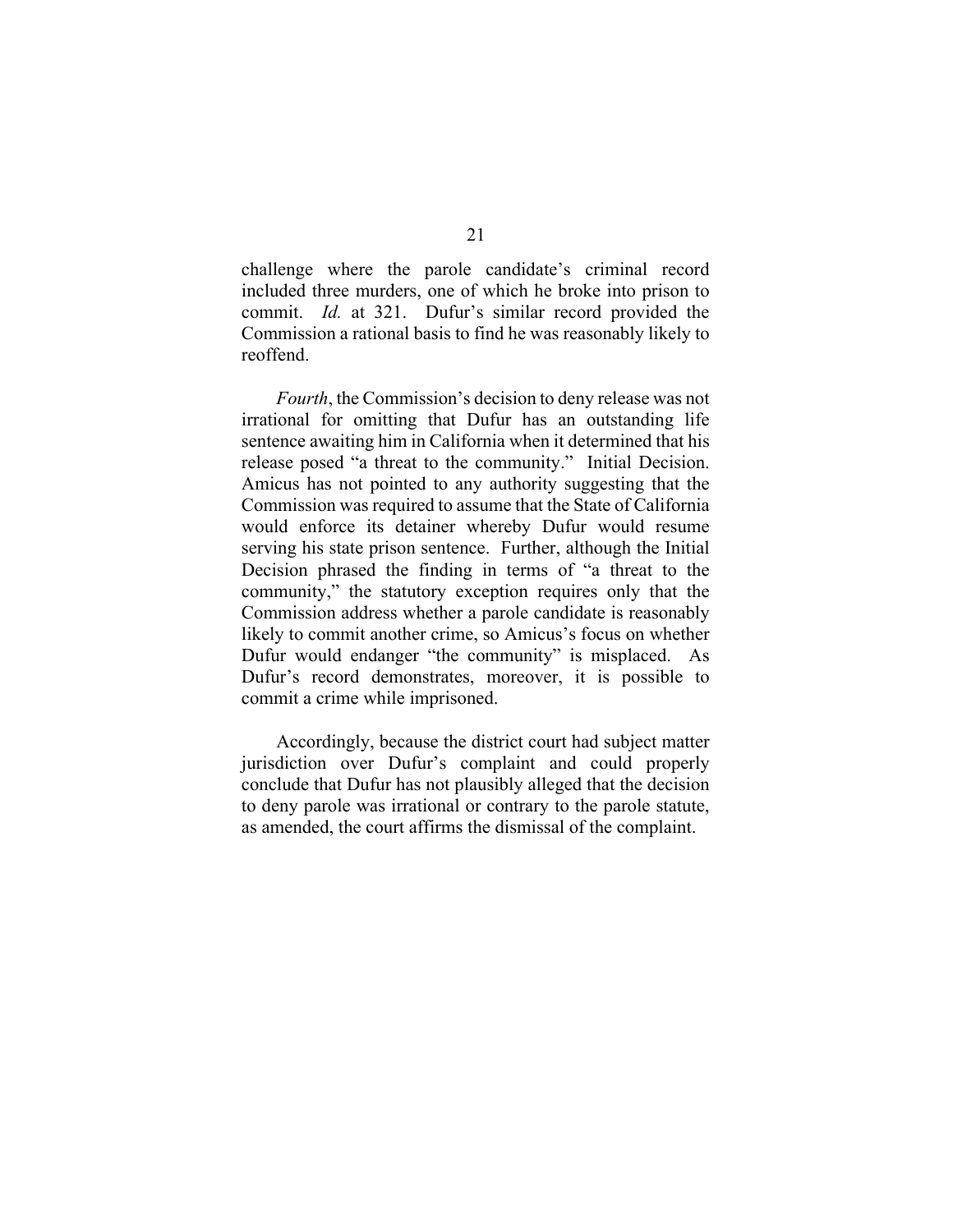# RANDOLPH, *Senior Circuit Judge*, dissenting,

This should have been a rather straightforward appeal but I am afraid the majority opinion has turned it upside down, inside out and back to front.

Artie Dufur is serving a life sentence for murder. He was confined in a federal prison in West Virginia at the time he filed his habeas petition but has now been moved to a federal prison in California. Dufur sued the United States Parole Commission in the United States District Court for the District of Columbia.<sup>1</sup> His complaint alleged that the Parole Commission violated its regulations and deprived him of due process at his last parole hearing. The district court rejected those claims in a well-reasoned opinion. *Dufur v. U.S. Parole Comm'n*, 314 F. Supp. 3d 10, 21–26 (D.D.C. 2018). Dufur has not appealed that aspect of the court's judgment.

Dufur's complaint also presented one other claim: that the Parole Commission erred in deciding that he was not entitled to immediate release from confinement pursuant to 18 U.S.C. § 4206(d). The district court upheld the Parole Commission's decision on the merits of this claim, *Dufur*, 314 F. Supp. 3d at 19–21, and now the majority opinion does the same. Maj. Op. at 12–21.

Precedent of the Supreme Court dictates that rather than deciding Dufur's immediate-release claim on the merits, this court and the district court should have simply dismissed it.

Here is the law. When a federal prisoner challenges his imprisonment and "success on the merits will . . . 'shorten its duration,'" *Davis v. U.S. Sentencing Comm'n*, 716 F.3d 660, 666

<sup>&</sup>lt;sup>1</sup> Dufur invoked federal question jurisdiction (28 U.S.C. § 1331), mandamus (28 U.S.C. § 1361) and the All Writs Act (28 U.S.C.  $§ 1651(a)$ ).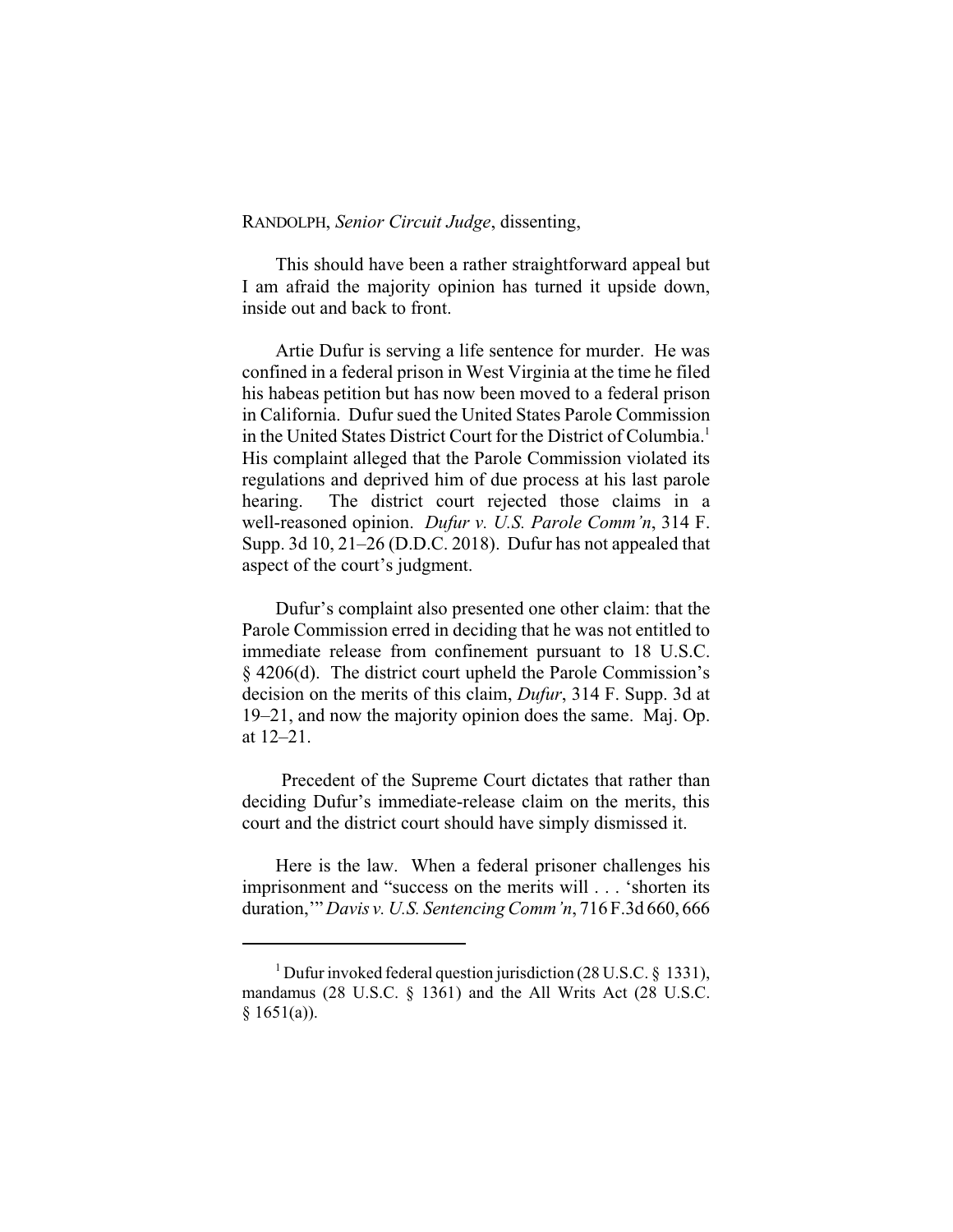(D.C. Cir. 2013) (quoting *Wilkinson v. Dotson*, 544 U.S. 74, 82 (2005)), his sole remedy is a writ of habeas corpus. *Id.* In a habeas case, the prisoner must bring his petition against the "warden of the facility where the prisoner is being held." *Rumsfeld v. Padilla*, 542 U.S. 426, 435 (2004); *Al-Marri v. Rumsfeld*, 360 F.3d 707 (7th Cir. 2004). This requirement, reflecting habeas corpus tradition (*id.*), is embodied in the statutes governing habeas proceedings for federal prisoners (28 U.S.C. §§ 2242, 2243). The third prerequisite for bringing a habeas corpus action naturally follows: the prisoner must file his habeas petition in the district of his confinement. *Padilla*, 542 U.S. at  $443.<sup>2</sup>$ 

Therefore, with respect to Dufur's claim for immediate release, he invoked the wrong cause of action in the wrong court against the wrong defendant.

*Wolff v. McDonnell*, 418 U.S. 539 (1974), thus controls the disposition of this appeal. As here, the prisoner in *Wolff* brought a civil action combining what amounted to a habeas claim with claims dealing with procedural due process. *Id.* at 553. As to the claim sounding in habeas (restoration of good-time credit), the Supreme Court affirmed the Eighth Circuit's dismissal of the claim as one on which relief could not be granted, $3$  but held that the other claims were properly before the district court and the

<sup>&</sup>lt;sup>2</sup> "Requiring prisoners to litigate where they are confined . . . not only distributes business among the district courts and circuits but also allows important issues to percolate through multiple circuits before the Supreme Court must review a disputed question." *Al-Marri*, 360 F.3d at 710.

<sup>&</sup>lt;sup>3</sup> Relief could not be granted on the habeas claim in *Wolff* because the state prisoners there had not exhausted their state remedies. *See McDonnell v. Wolff*, 483 F.2d 1059, 1064 (8th Cir. 1973).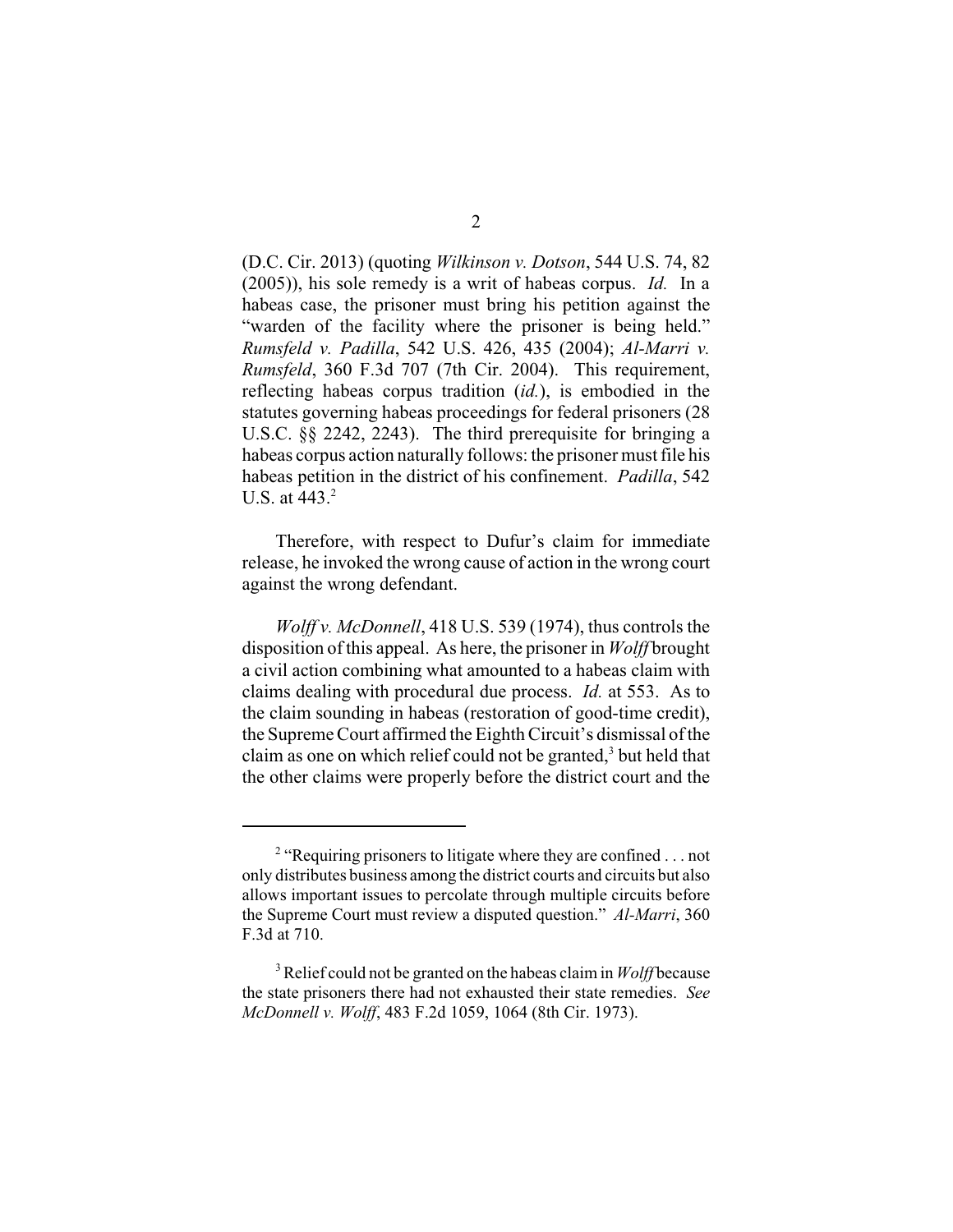court of appeals. *Id.* at 554–55. Dufur's case presents the same situation. Dufur had a habeas claim and, as in *Wolff*, our court should have ordered the claim dismissed without pronouncing on the merits.<sup>4</sup>

This brings me to the majority's contention that the Parole Commission "explicitly disclaimed any reliance on the habeas venue rule, stating that the district court could '[i]gnore' considerations of venue." Maj. Op. at 11. There are two things wrong with this astounding assertion. The first is that the Parole Commission did just the opposite – it explicitly relied on lack of habeas venue. In support of its motion under Rule 12(b)(6) of the Federal Rules of Civil Procedure, the Parole Commission wrote: "[T]o the extent that Dufur's substantive due process claim rests upon his misinterpretation of mandatory parole as requiring his release by September 24, 2016, that is a claim that sounds in habeas . . ." and "[t]his [c]ourt is an improper venue for any habeas claim because Dufur is not in custody in this District." R. Doc. 9, at 5; *see also* R. Doc. 13, at 5 (reply mem.) (repeating this sentence). Thus, Dufur had – in the words of Rule 12(b)(6) – failed "to state a claim upon which relief can be granted." That is how the Supreme Court has described defective habeas claims. *See, e.g.*, *Heck v. Humphrey*, 512 U.S. 477, 486–87 (1994); *Preiser v. Rodriguez*, 411 U.S. 475, 500 (1973).

The second thing wrong with the majority's assertion perhaps explains its mistakes. The Parole Commission did not state, as the majority supposes, that "the district court could '[i]gnore' *considerations* of venue." Maj. Op. at 11 (emphasis

That the Parole Commission's brief on appeal did not cite *Wolff* <sup>4</sup> is of no moment. A federal court must consider a precedent that has come to the court's attention before its final decision. *See Elder v. Holloway*, 510 U.S. 510, 516 (1994).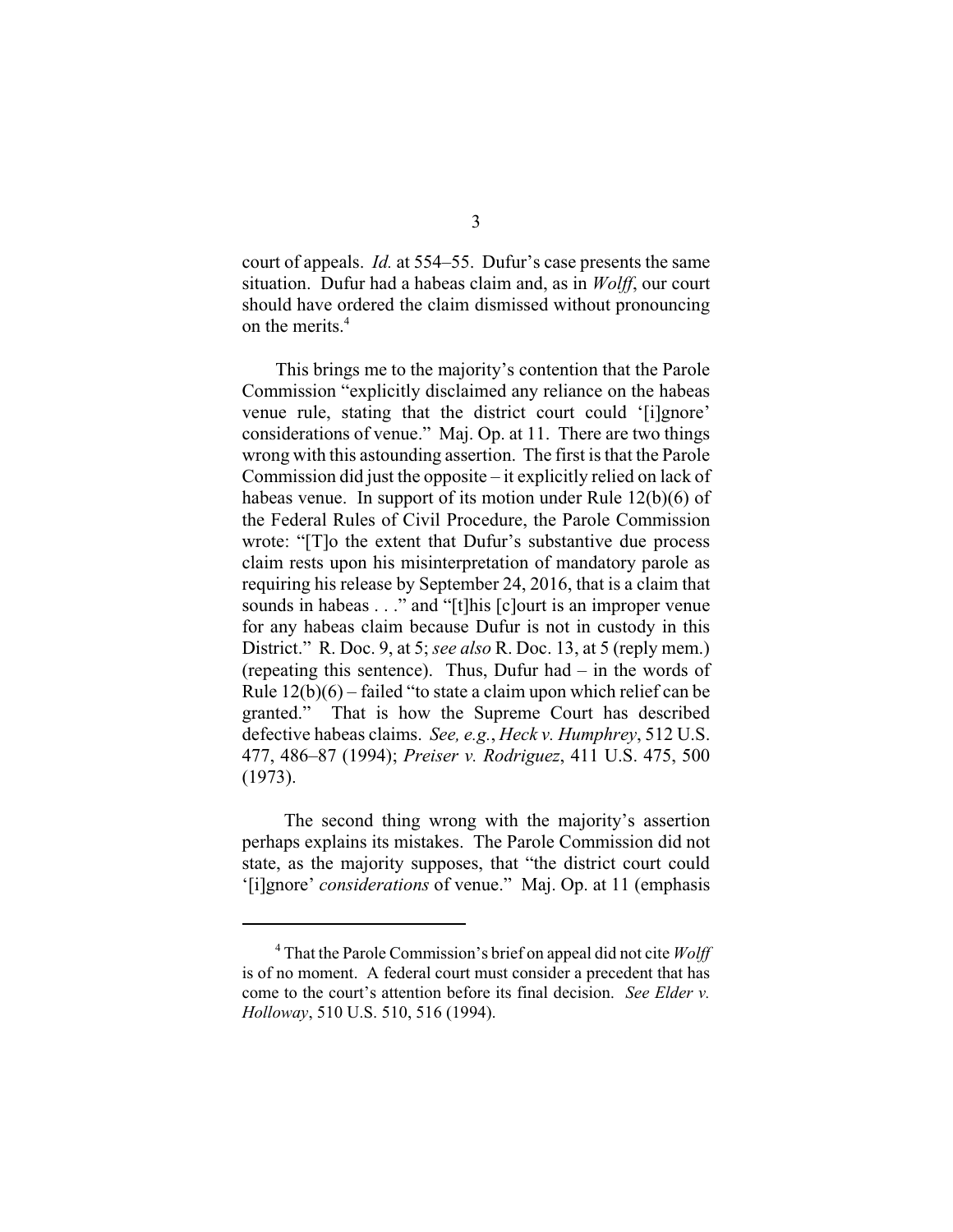added). The word "ignore" appears only in a caption to the Commission's reply memorandum in the district court. The caption refers only to Dufur's venue claims, not to considerations of venue in general, as the majority thinks. The caption read: "The Court May Ignore Dufur's . . . Venue Argument[]." R. Doc. 13, at 4. What was Dufur's venue argument? That the court should not transfer the case to West Virginia nor dismiss the case without prejudice for lack of venue. But the Parole Commission was not advocating a transfer. Nor was the Commission arguing for a dismissal without prejudice. The Commission was urging an outright dismissal under Rule 12(b)(6) because Dufur sued the wrong person in the wrong court.

The majority opinion also asserts that the Parole Commission waived an objection to personal jurisdiction. Maj. Op. at 10–11. This too is inscrutable. It would perhaps make sense if Dufur had sued the West Virginia warden in Washington, D.C. and the warden failed to object to the lack of personal jurisdiction. But Dufur's suit in D.C. was against the Parole Commission; the Parole Commission is headquartered in D.C.; and it was properly served in D.C. The Commission could hardly have waived an objection to personal jurisdiction when it had no objection to waive.

One final note. There is a suggestion in the majority opinion that the district court thought it was acting as a habeas court. Maj. Op. at 8–9. That is not an accurate depiction of what the district court stated. *See Dufur*, 314 F. Supp. 3d at 20. The giveaway is this: Rule  $12(b)(6)$  does not apply in habeas cases.<sup>5</sup> See Browder v. Dir., Dep't of Corrections of Ill., 434

 $<sup>5</sup>$  The Federal Rules of Civil Procedure "apply to proceedings for</sup> habeas corpus" only "to the extent that the practice in those proceedings . . . is not specified in a federal statute." Fed. R. Civ. P.